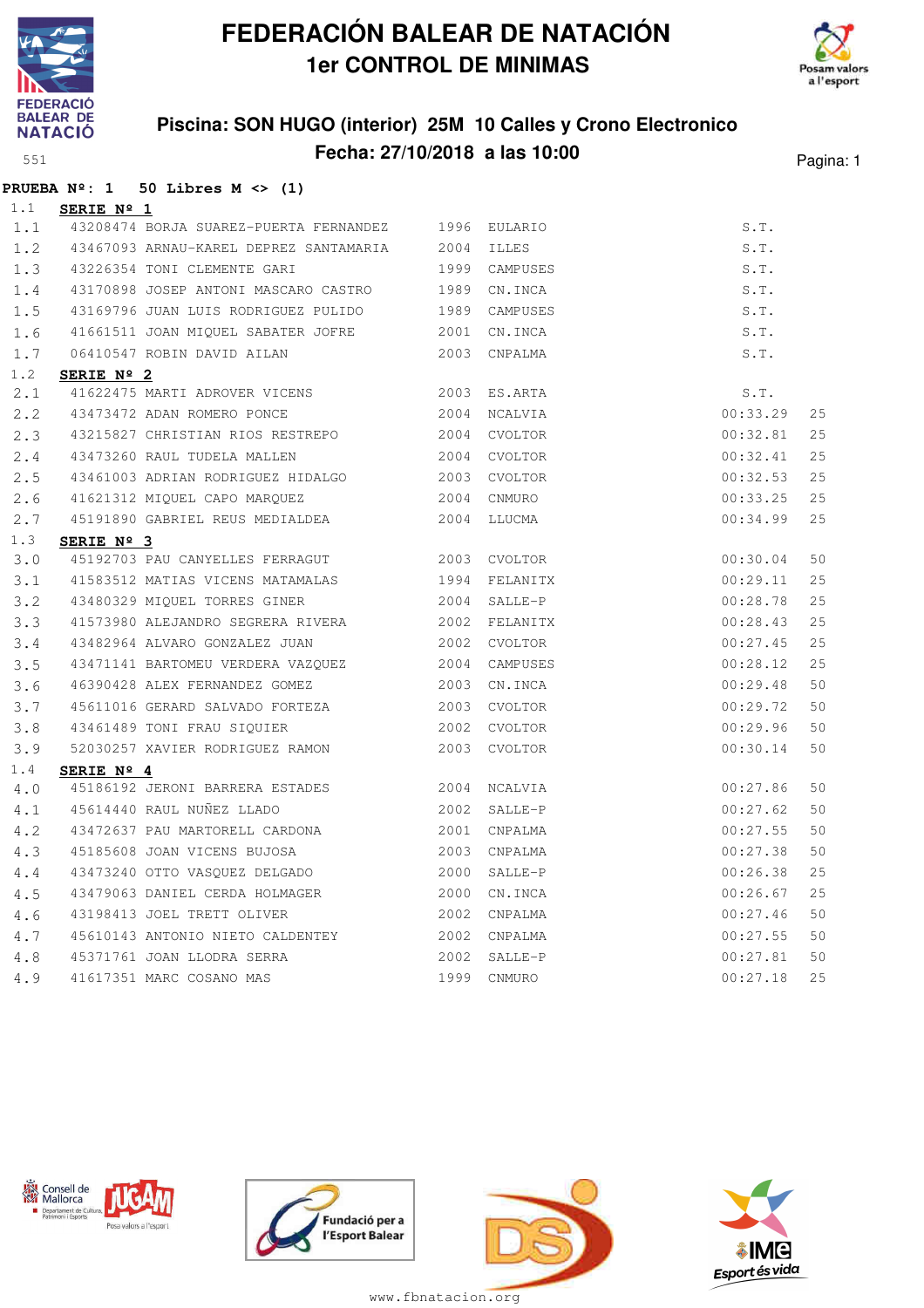

 $P$ **RUEBA** 1.5 **SERIE Nº 5**

 $PRUEBA$  $2.1$ 

# **FEDERACIÓN BALEAR DE NATACIÓN 1er CONTROL DE MINIMAS**



# **Piscina: SON HUGO (interior) 25M 10 Calles y Crono Electronico**

| 551         |                                                                                                  | Fecha: 27/10/2018 a las 10:00                     |      |              |          | Pagina: 2 |
|-------------|--------------------------------------------------------------------------------------------------|---------------------------------------------------|------|--------------|----------|-----------|
|             |                                                                                                  | PRUEBA $N^2$ : 1 50 Libres M <> (1)               |      |              |          |           |
| 1.5         | SERIE Nº 5                                                                                       |                                                   |      |              |          |           |
| 5.0         |                                                                                                  | 1999<br>43461268 ADRIAN ARMERO CALIZ              |      | SALLE-P      | 00:25.73 | 25        |
| 5.1         |                                                                                                  | 43213329 SERGIO FUSTER POORE                      | 1999 | CVOLTOR      | 00:25.91 | 50        |
| 5.2         |                                                                                                  | 43459955 PABLO NAVAS ACEITUNO                     | 2002 | CVOLTOR      | 00:25.63 | 50        |
| 5.3         |                                                                                                  | 43199949 KEVIN RUIZ BIOJO                         | 2002 | SALLE-P      | 00:24.88 | 50        |
| 5.4         |                                                                                                  | 43205972 JOAN REYNES VALLVERDU                    | 1997 | CNPALMA      | 00:23.79 | 50        |
| 5.5         |                                                                                                  | 45185810 SANTIAGO SALES LLINAS                    | 1999 | CVOLTOR      | 00:24.80 | 50        |
| 5.6         |                                                                                                  | 43205973 SALVADOR REYNES VALLVERDU                | 2002 | CNPALMA      | 00:25.59 | 50        |
| 5.7         |                                                                                                  | 43217054 NACHO MAYOL SOTO                         | 2001 | SALLE-P      | 00:25.64 | 50        |
| 5.8         |                                                                                                  | 43478908 ADRIA SARD PUIGROS                       | 2001 | CNPALMA      | 00:26.41 | 50        |
| 5.9         |                                                                                                  | 43470540 JUAN ANTONIO FUSTER BAENA 2002 CNPALMA   |      |              | 00:26.62 | 50        |
|             | <b>PRUEBA Nº: 2</b>                                                                              | 50 Libres $F \leq (25)$                           |      |              |          |           |
| $2 \cdot 1$ | SERIE Nº 6                                                                                       | 41586534 LAURA PONS SANTAMARIA                    |      |              |          |           |
| 6.2         |                                                                                                  |                                                   |      | 2001 CNMURO  | S.T.     |           |
| 6.3         |                                                                                                  | 43205846 MARTA TORRENS CALVO                      | 1998 | CNPALMA      | S.T.     |           |
| 6.4         |                                                                                                  | 45370176 PAULA FRAU BOSCH                         | 2005 | NCALVIA      | S.T.     |           |
| 6.5         |                                                                                                  | 41619123 Mª MAGDALENA SIQUIER SALAMANCA           | 2001 | CNMURO       | S.T.     |           |
| 6.6         |                                                                                                  | 78222374 Mª PILAR PERELLO FERRER                  | 2000 | CNPALMA      | S.T.     |           |
| 6.7         |                                                                                                  | 43477108 NATALIA MARTINEZ CACERES                 |      | 2004 CVOLTOR | S.T.     |           |
| $2 \cdot 2$ | SERIE Nº 7                                                                                       |                                                   |      |              |          |           |
| 7.2         |                                                                                                  | 45608970 SOFIA MARTIN EXTREMERA                   | 2005 | MASTBAL      | 00:36.71 | 50        |
| 7.3         |                                                                                                  | 43217246 ALBA CORTES COBOS                        | 2002 | CNPALMA      | 00:34.79 | 50        |
| 7.4         |                                                                                                  | 45184660 MARINA PARRA POMAR                       | 2005 | CNPALMA      | 00:33.21 | 25        |
| 7.5         |                                                                                                  | 41620244 JOANA MARIA SASTRE ADROVER 2005          |      | FELANITX     | 00:33.40 | 25        |
| 7.6         |                                                                                                  | 49773240 MERCE RIBAS BERGAS                       | 2005 | CNMURO       | 00:34.79 | 25        |
| 7.7         |                                                                                                  | 43476676 CLARA PASCUAL SABANIEL                   | 2005 | SALLE-P      | S.T.     |           |
| 2.3         | SERIE $N^{\circ}$ 8                                                                              |                                                   |      |              |          |           |
| 8.0         |                                                                                                  | 46390210 ELENA BUENO SERRANO                      | 2004 | MASTBAL      | 00:33.32 | 50        |
| 8.1         |                                                                                                  | 43460170 ANA LOPEZ DE SUSO SANCHEZ                | 2004 | CVOLTOR      | 00:33.03 | 50        |
| 8.2         |                                                                                                  | 41664031 SOFIA BARRIOS GIORNO                     | 2005 | CNPALMA      | 00:32.43 | 25        |
| 8.3         |                                                                                                  | 41587333 MAGDALENA MUELAS RIGO                    | 2004 | FELANITX     | 00:31.89 | 25        |
| 8.4         |                                                                                                  | 41662125 AINA MARIANO SALOM                       | 2003 | CVOLTOR      | 00:31.70 | 25        |
| 8.5         |                                                                                                  | 43228240 M <sup>ª</sup> DEL CARMEN ARTOLA ABRINES | 2002 | SALLE-P      | 00:31.88 | 25        |
| 8.6         |                                                                                                  | 43474334 PAULA NADAL CANET                        | 2004 | NCALVIA      | 00:32.54 | 50        |
| 8.7         |                                                                                                  | 49484156 PAULA MORRO COLOM                        | 2003 | CVOLTOR      | 00:32.92 | 50        |
| 8.8         |                                                                                                  | 43233296 ANTONIA QUMEI SUREDA FERRA               | 2004 | CVOLTOR      | 00:32.71 | 25        |
| 8.9         |                                                                                                  | 45371886 PAULA MUT TUGORES                        | 2005 | CVOLTOR      | 00:32.93 | 25        |
| 2.4         | SERIE Nº 9                                                                                       |                                                   |      |              |          |           |
| 9.0         |                                                                                                  | 49773239 MARGALIDA RIBAS BERGAS                   | 2004 | CNMURO       | 00:31.94 | 50        |
| 9.1         |                                                                                                  | 43477699 NEREA GONZALEZ ALARCON                   | 2002 | CNPALMA      | 00:31.45 | 50        |
| 9.2         |                                                                                                  | 78222804 AINA MATEU PONS                          | 2003 | CNPALMA      | 00:31.43 | 50        |
| 9.3         |                                                                                                  | 43218056 ELISABET Mª JAUME BELTRAN                | 2003 | MASTBAL      | 00:30.81 | 50        |
| 9.4         |                                                                                                  | 43227870 AINA TORO GARCIA                         | 2002 | NCALVIA      | 00:30.55 | 50        |
| 9.5         |                                                                                                  | 45188148 SOFIA ROMERO AVILES                      | 2002 | CNPALMA      | 00:30.80 | 50        |
| 9.6         |                                                                                                  | 46390475 MARIA BARCELO SERRA                      | 2004 | LLUCMA       | 00:31.09 | 50        |
| 9.7         |                                                                                                  | 49925382 ALEXANDRA SANDIN POLO                    | 2004 | SALLE-P      | 00:31.44 | 50        |
|             | Consell de<br>Mallorca<br>Departament de Cultura<br>Patrimoni i Esports<br>Posa valors a l'esgor | Fundació per a                                    |      |              |          |           |



www.fbnatacion.org

l'Esport Balear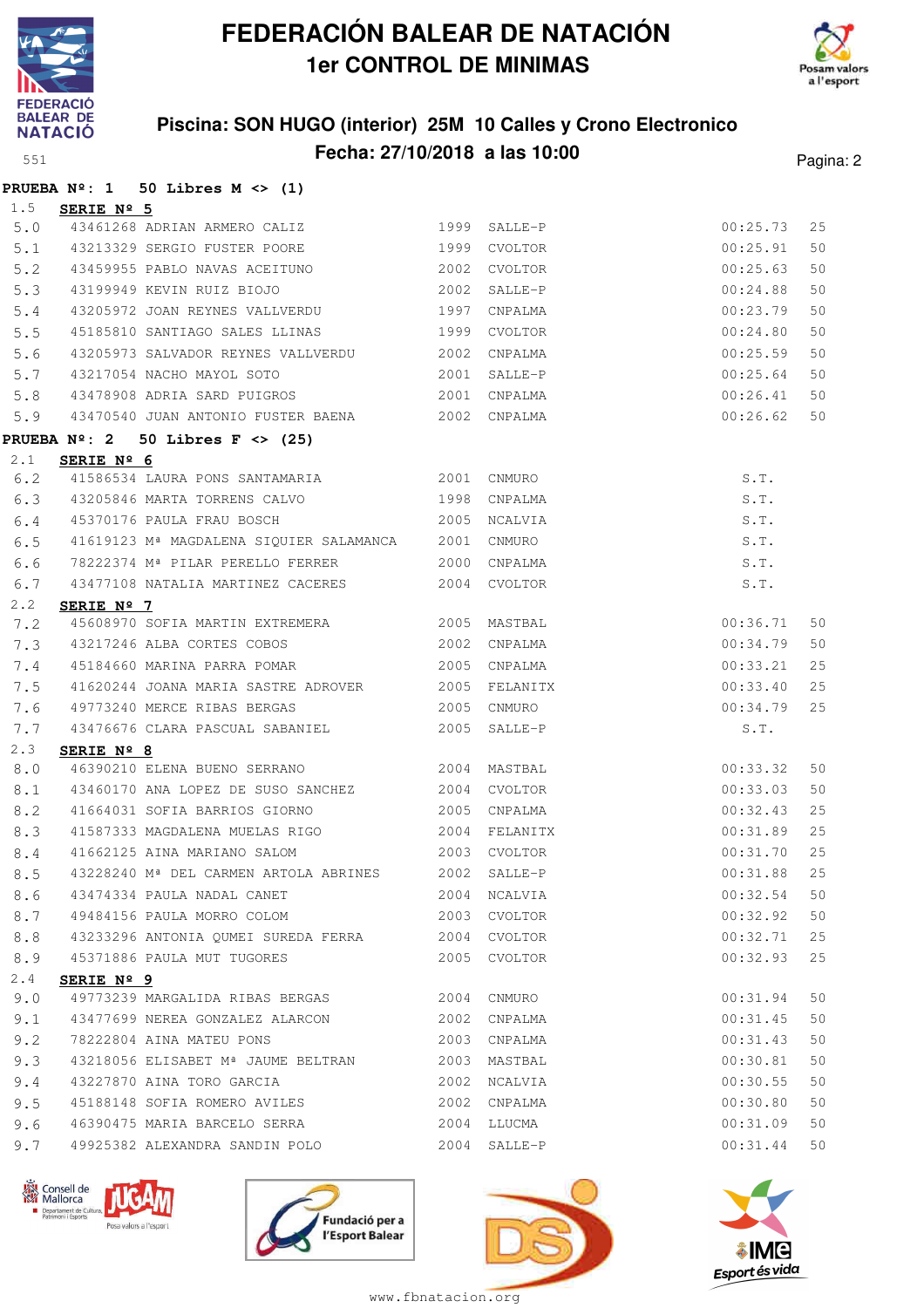



### **Piscina: SON HUGO (interior) 25M 10 Calles y Crono Electronico Fecha: 27/10/2018 a las 10:00** Pagina: 3

|      | PRUEBA $N^2$ : 2 50 Libres F <> (25)                 |      |               |          |    |
|------|------------------------------------------------------|------|---------------|----------|----|
| 2.4  | SERIE Nº 9                                           |      |               |          |    |
| 9.8  | 45692981 ELBA RODRIGUEZ GARCIA                       |      | 2005 NCALVIA  | 00:31.42 | 25 |
|      | 9.9 49866462 LUCIA GONZALEZ VILLANUEVA 2004 NCALVIA  |      |               | 00:32.08 | 50 |
| 2.5  | SERIE $N^{\circ}$ 10                                 |      |               |          |    |
| 10.0 | 43480341 NURIA ROSSELLO LOPEZ                        |      | 2003 CVOLTOR  | 00:29.85 | 25 |
| 10.1 | 43223264 NATALIA DURAHO LOZANO                       | 2001 | CVOLTOR       | 00:29.96 | 50 |
| 10.2 | 78222803 MARIA ANTONIA MATEU PONS                    | 2001 | CNPALMA       | 00:29.65 | 50 |
| 10.3 | 43474348 PAULA JOVER GALLEGO                         | 2003 | NCALVIA       | 00:29.54 | 50 |
| 10.4 | 43213615 AINA HIERRO PUJOL                           | 1998 | CNPALMA       | 00:28.98 | 25 |
| 10.5 | 43462569 MARIA MASCARO TROBAT                        | 1999 | CNPALMA       | 00:29.02 | 25 |
| 10.6 | 43232487 LUA RIEDMULLER ALONSO                       | 2005 | NCALVIA       | 00:29.19 | 25 |
| 10.7 | 43216860 MARIA CHAVES TEJERO                         | 2000 | CVOLTOR       | 00:29.26 | 25 |
| 10.8 | 43470581 NEUS REY GARCIA                             |      | 2002 NCALVIA  | 00:30.10 | 50 |
| 10.9 | 43459619 JUDITH CORDOBA MARTINEZ                     |      | 2002 CVOLTOR  | 00:30.29 | 50 |
| 2.6  | SERIE Nº 11                                          |      |               |          |    |
| 11.0 | 43461267 PATRICIA ARMERO CALIZ                       |      | 1999 SALLE-P  | 00:29.14 | 50 |
| 11.1 | 43224606 MARINA BAUZA SEGUI                          | 2003 | CVOLTOR       | 00:28.98 | 50 |
| 11.2 | 43083041 Mª DEL MAR SERRA NICOLAU                    |      | 1974 CNPALMA  | 00:28.24 | 50 |
| 11.3 | 43474750 LUCIA OLIVA VILLANUEVA                      | 2000 | CNPALMA       | 00:27.79 | 50 |
| 11.4 | 54878548 CATALINA FOURCADE                           |      | 2003 EULARIO  | 00:27.20 | 50 |
| 11.5 | 43465023 LAURA MENENDEZ GONZALEZ                     | 2001 | SALLE-P       | 00:27.50 | 50 |
| 11.6 | 45614441 CLAUDIA NUÑEZ LLADO                         | 2005 | SALLE-P       | 00:27.84 | 50 |
| 11.7 | 49770151 ESTELA GARAU MORENO                         | 2005 | CNPALMA       | 00:28.31 | 50 |
| 11.8 | 49923805 MARTINA MANRESA MALBERTI                    | 2005 | SALLE-P       | 00:28.66 | 25 |
| 11.9 | 46388466 AINHOA PIQUERAS CHAVARRIA                   |      | 2002 CVOLTOR  | 00:28.75 | 25 |
|      | PRUEBA $N^{\circ}$ : 3<br>200 Braza M $\langle$ (15) |      |               |          |    |
| 3.1  | SERIE Nº 12                                          |      |               |          |    |
|      | 12.4 78220544 RAFAEL CEREZO IGNACIO 1997 CNPALMA     |      |               | 02:28.26 | 50 |
|      | 12.5 45614675 ALVARO MIRO JURADO                     |      | 2004 CVOLTOR  | 03:04.15 | 25 |
|      | PRUEBA $N^{\circ}$ : 4 200 Braza F <> (39)           |      |               |          |    |
| 4.1  | SERIE Nº 13                                          |      |               |          |    |
|      | 13.0 45696080 CLAUDIA AMENGUAL CAMPINS 2005 CN.INCA  |      |               | 03:16.46 | 25 |
|      | 13.1 78223022 KIARA TORRICO RUIZ 2005 CVOLTOR        |      |               | 03:01.22 | 25 |
|      | 13.2 43475268 MARTA CHUN ROCA SANCHEZ                |      | 2005 CVOLTOR  | 02:57.68 | 50 |
|      | 13.3 43235046 PAULA GAYA BISQUERRA                   |      | 2005 CN.INCA  | 02:54.33 | 50 |
| 13.4 | 41543010 CARME GOMEZ CAMPINS                         |      | 2003 CNPALMA  | 02:44.69 | 25 |
| 13.5 | 43475420 LILIA ARROM LLIZO                           |      | 2004 CN. INCA | 02:50.49 | 50 |
| 13.6 | 43223998 JARA PUERTAS PUYOL                          |      | 2003 SALLE-P  | 02:55.53 | 50 |
| 13.7 | 06922770 IVETA IVANOVA TODOROVA                      |      | 2004 CVOLTOR  | 02:58.25 | 50 |
| 13.8 | 43480417 MARIA BURGUERA MOREY                        |      | 2003 ILLES    | 03:10.23 | 25 |
|      | 13.9 43464409 IRENE VAZQUEZ ANDRES                   |      | 2004 SALLE-P  | S.T.     |    |







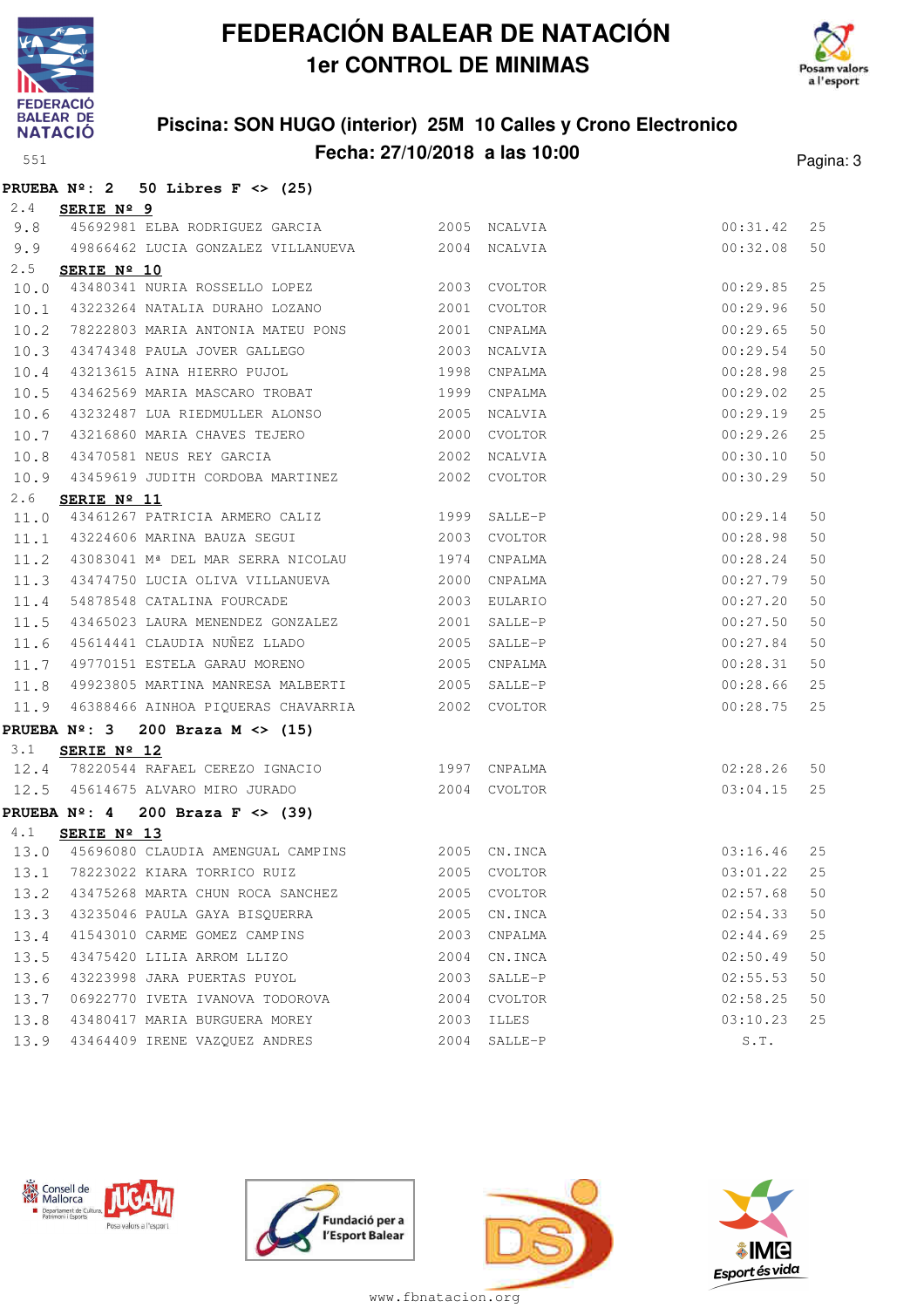



### **Piscina: SON HUGO (interior) 25M 10 Calles y Crono Electronico Fecha: 27/10/2018 a las 10:00** Pagina: 4

|      |             | PRUEBA $N^{\circ}$ : 5 200 Espalda M <> (12)            |      |              |             |    |
|------|-------------|---------------------------------------------------------|------|--------------|-------------|----|
| 5.1  | SERIE Nº 14 |                                                         |      |              |             |    |
|      |             | 14.0 43463781 NICOLAS PEREZ SERRANO PELLON 2004 SALLE-P |      |              | S.T.        |    |
|      |             | 14.1 43224511 GONZALO TORRES PUERTAS 2004 SALLE-P       |      |              | 02:35.73    | 25 |
|      |             | 14.2 43459616 XAVIER CORDOBA MARTINEZ 1999              |      | CVOLTOR      | 02:28.13    | 50 |
|      |             | 14.3 45187625 SERGI PUIG BLANCO 2003                    |      | NCALVIA      | 02:23.21    | 50 |
| 14.4 |             | 43483013 ARNAU PALMER MORA 2001                         |      | CNPALMA      | 02:16.33    | 50 |
| 14.5 |             | 43476153 MATEU VENY OLIVER 2002                         |      | CNPALMA      | 02:12.15    | 25 |
| 14.6 |             | 45608935 PEP FORTEZA FORTEZA 2002                       |      | CNPALMA      | 02:25.02    | 50 |
| 14.7 |             | 46391666 EDUARD CERDA CALVO 2002                        |      | CN.INCA      | 02:35.20    | 50 |
|      |             | 14.8 07704218 DENIS MOLNAR 2004 CNPALMA                 |      |              | 02:36.80    | 25 |
|      |             | PRUEBA $N^{\circ}$ : 6 200 Espalda F <> (36)            |      |              |             |    |
| 6.1  | SERIE Nº 15 |                                                         |      |              |             |    |
|      |             | 15.0 41619127 MARINA CAPO MARQUEZ 1998 CNMURO           |      |              | S.T.        |    |
|      |             | 15.1 45185811 MARTA MARIA SALES LLINAS 2005             |      | CVOLTOR      | 03:13.18    | 25 |
|      |             | 15.2 45691467 MARTA BAÑOS VERA 2005 CVOLTOR             |      |              | 02:37.53    | 25 |
|      |             | 15.3 43217990 MARIA ESTARAS QUESADA 2002                |      | SALLE-P      | 02:23.11    | 25 |
|      |             | 15.4 43228977 CLAUDIA ALVAREZ FERNANDEZ 2002 CNPALMA    |      |              | 02:25.41    | 50 |
|      |             | 15.5 43466614 MARTA MARIA GUASP BAUZA 2004 CVOLTOR      |      |              | 02:25.96    | 50 |
| 15.6 |             | 43467318 GABRIELA VELASCO ROCHON 2005 CAMPUSES          |      |              | 02:33.81    | 50 |
| 15.7 |             | 46389177 AINA CACERES TORRES 2005                       |      | CN.INCA      | 02:51.34    | 25 |
| 15.8 |             | 43223350 LILIAN LOPEZ PADILLA (1997)                    |      | ALCOBEN      | S.T.        |    |
|      |             | PRUEBA $N^{\circ}$ : 7 100 Mariposa M <> (8)            |      |              |             |    |
| 7.1  | SERIE Nº 16 |                                                         |      |              |             |    |
| 16.1 |             | 43469427 JOEL LOPEZ RISCO 2004 CN.INCA                  |      |              | 01:14.19    | 25 |
|      |             | 16.2 43218055 RAFEL JOSEP JAUME IBELTRAN 2003           |      | CNPALMA      | 01:11.90    | 50 |
|      |             | 16.3 43234633 POL PEREZ MACARRO 2002 CVOLTOR            |      |              | 01:06.66    | 50 |
|      |             | 16.4 45611418 GUILLEM ESTARELLAS DE HARO 2004 CAMPUSES  |      |              | 01:05.63    | 50 |
| 16.5 |             |                                                         |      |              | 01:06.27    | 50 |
| 16.6 |             | 43461002 JUAN RAMON LAGAR HIDALGO 2003                  |      | CVOLTOR      | 01:10.56    | 50 |
| 16.7 |             | 45192703 PAU CANYELLES FERRAGUT 2003                    |      | CVOLTOR      | 01:11.27    | 25 |
|      |             | 16.8 45187556 ARNAU ALCOVER BARBOSA 2004 SALLE-P        |      |              | 01:18.03    | 50 |
| 7.2  | SERIE Nº 17 |                                                         |      |              |             |    |
| 17.0 |             | 43199949 KEVIN RUIZ BIOJO                               | 2002 | SALLE-P      | 01:02.24 25 |    |
| 17.1 |             | 46392451 MARC FALCO GUILLEM                             | 2003 | SALLE-P      | 01:02.06    | 25 |
| 17.2 |             | 43478908 ADRIA SARD PUIGROS                             | 2001 | CNPALMA      | 01:01.48    | 50 |
| 17.3 |             | 45185810 SANTIAGO SALES LLINAS                          | 1999 | CVOLTOR      | 00:59.38    | 50 |
| 17.4 |             | 45186330 VICTOR TORAN PALAO                             | 1998 | CNPALMA      | 00:57.88    | 50 |
| 17.5 |             | 41543196 VICTOR MARTIN ROIG                             | 2002 | CVOLTOR      | 00:58.86    | 50 |
| 17.6 |             | 43475536 GUILLEM SALVA GUAL                             | 2003 | CVOLTOR      | 01:01.37    | 50 |
| 17.7 |             | 43159049 MATIAS SUAREZ CAMPIONE                         | 1996 | CVOLTOR      | 01:01.91    | 25 |
| 17.8 |             | 43214090 JOAN SASTRE RODRIGUEZ                          |      | 2004 CVOLTOR | 01:03.41    | 50 |







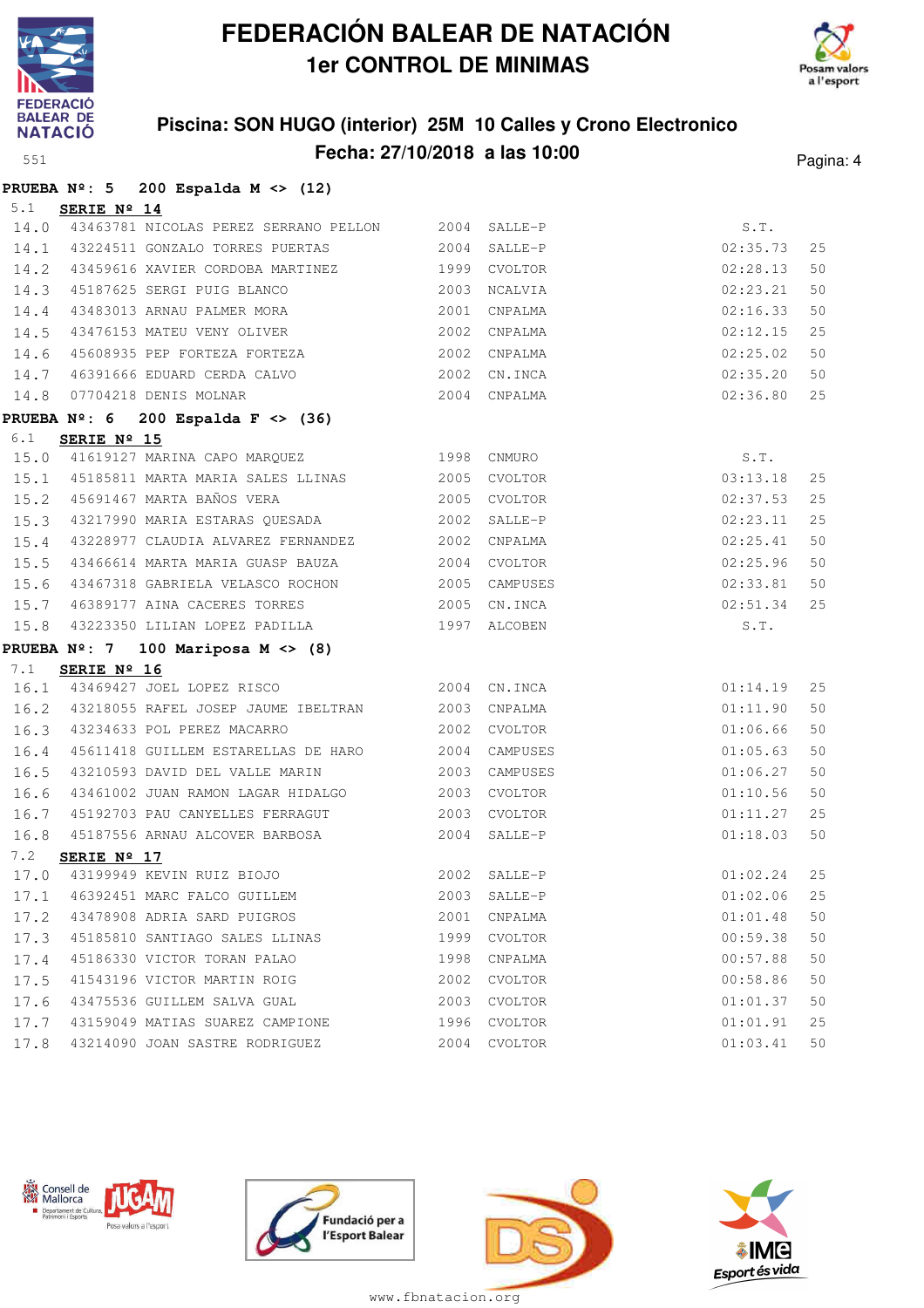



### **Piscina: SON HUGO (interior) 25M 10 Calles y Crono Electronico Fecha: 27/10/2018 a las 10:00** Pagina: 5

|  |  | PRUEBA $N^{\circ}$ : 8 100 Mariposa F <> (32) |  |  |
|--|--|-----------------------------------------------|--|--|
|  |  |                                               |  |  |

| 8.1  | SERIE Nº 18             |                                                                                                                           |      |               |                      |          |
|------|-------------------------|---------------------------------------------------------------------------------------------------------------------------|------|---------------|----------------------|----------|
| 18.1 |                         | 45192702 NEUS CANYELLES FERRAGUT 2005 CVOLTOR                                                                             |      |               | 01:24.83             | 25       |
| 18.2 |                         | 45614381 MARTA RUBIO BUJOSA 2005 CNPALMA                                                                                  |      |               | 01:18.13             | 25       |
| 18.3 |                         | 46388666 MARTA RODRIGUEZ MIÑAN                                                                                            |      | 2005 NCALVIA  | 01:16.50             | 25       |
| 18.4 |                         | 43229623 SARA GIRALDO PEDROTE 2005 CAMPUSES                                                                               |      |               | 01:12.80             | 25       |
| 18.5 |                         | 46394473 NEREA CASTAÑER NOGUERA                                                                                           |      | 2003 CVOLTOR  | 01:14.03             | 50       |
| 18.6 |                         | 43217884 ALISON ANDREA PACHACAMA ROJAS 2004 CVOLTOR                                                                       |      |               | 01:18.79             | 50       |
| 18.7 |                         | 45189546 NEUS SERRA REGAL                                                                                                 |      | 2005 CN. INCA | 01:18.36             | 25       |
| 8.2  | SERIE Nº 19             |                                                                                                                           |      |               |                      |          |
| 19.1 |                         | 43573918 NADIA CORRADINI KOPECKA 2005 NCALVIA                                                                             |      |               | 01:10.96             | 50       |
| 19.2 |                         | 46393703 MARIA BONET CORTES                                                                                               |      | 2001 NCALVIA  | 01:09.83             | 50       |
| 19.3 |                         | 45614499 LLUCIA MIERAS PIZA                                                                                               |      | 2003 CVOLTOR  | 01:07.16             | 25       |
| 19.4 |                         | 43213615 AINA HIERRO PUJOL                                                                                                | 1998 | CNPALMA       | 01:00.48             | 50       |
| 19.5 |                         | 43465671 MALEN TOMAS MELERO                                                                                               |      | 2001 SALLE-P  | 01:04.58             | 50       |
| 19.6 |                         | 41664004 AINA GARCIA VIVES                                                                                                |      | 2003 SALLE-P  | 01:07.58             | 25       |
|      |                         | 19.7 45187152 AITANA ROMAN ANDUJAR 2002 CNPALMA                                                                           |      |               | 01:10.22             | 50       |
|      |                         | PRUEBA $N^{\circ}$ : 9 200 Estilos M <> (17)                                                                              |      |               |                      |          |
| 9.1  | SERIE Nº 20             |                                                                                                                           |      |               |                      |          |
| 20.2 |                         | 45611016 GERARD SALVADO FORTEZA 2003 CVOLTOR                                                                              |      |               | 02:49.71             | 25       |
| 20.3 |                         |                                                                                                                           |      |               | 02:41.52             | 25       |
| 20.4 |                         | 43461002 JUAN RAMON LAGAR HIDALGO                 2003   CVOLTOR                                                          |      |               | 02:42.88             | 50       |
| 20.5 |                         | 41513796 MANUEL MAGALHAES FERNANDEZ 2004 CNPALMA                                                                          |      |               | 02:38.68             | 25       |
| 20.6 |                         |                                                                                                                           |      |               | 02:52.76             | 50       |
| 9.2  | SERIE Nº 21             | 43459955 PABLO NAVAS ACEITUNO 2002 CVOLTOR                                                                                |      |               |                      |          |
| 21.2 |                         |                                                                                                                           |      |               | 02:34.57             | 50       |
| 21.3 |                         | 43466374 NESTOR SIQUIER RIPOLL                                                                                            |      | 2004 CNPALMA  | 02:30.70             | 50       |
| 21.4 |                         |                                                                                                                           |      |               | 02:19.60             | 25       |
| 21.5 |                         |                                                                                                                           |      |               | 02:22.40             | 25<br>25 |
| 21.6 |                         | 43198413 JOEL TRETT OLIVER 2002 CNPALMA<br>21.7 43461489 TONI FRAU SIQUIER 2002 CVOLTOR                                   |      |               | 02:27.90<br>02:39.28 | 50       |
|      |                         |                                                                                                                           |      |               |                      |          |
|      |                         | PRUEBA $N^{\circ}$ : 10 200 Estilos F <> (41)                                                                             |      |               |                      |          |
|      | 10.1 SERIE Nº 22        | 22.2 43213212 AZUL DAINO VEGA 2004 FELANITX                                                                               |      |               | S.T.                 |          |
|      |                         | $22.2$ 43213212 AZUL DAINO VEGA $2004$ FELANITX $5.1$ .<br>$22.3$ 43218056 ELISABET Mª JAUME BELTRAN 2003 MASTBAL $5.1$ . |      |               |                      |          |
|      |                         | 22.4 41664031 SOFIA BARRIOS GIORNO                                                                                        |      | 2005 CNPALMA  | 02:51.57 25          |          |
|      |                         | 22.5 43233035 LAURA SIMO PEREZ                                                                                            |      | 2005 SALLE-P  | 02:53.17             | 25       |
|      |                         | 22.6 43462569 MARIA MASCARO TROBAT                                                                                        |      | 1999 CNPALMA  | S.T.                 |          |
|      | 10.2 <b>SERIE Nº 23</b> |                                                                                                                           |      |               |                      |          |
| 23.2 |                         | 46388012 CATERINA THOMAS TABERNER                                                                                         |      | 2004 CNPALMA  | 02:48.00             | 25       |
| 23.3 |                         | 45691103 PAULA COLOMAR CARRASCO                                                                                           |      | 2004 CAMPUSES | 02:44.30             | 50       |
| 23.4 |                         | 78222803 MARIA ANTONIA MATEU PONS                                                                                         |      | 2001 CNPALMA  | 02:41.94             | 50       |
| 23.5 |                         | 43462244 ROSANA RIERA PEIDRO                                                                                              |      | 2002 SALLE-P  | 02:39.49             | 25       |
| 23.6 |                         | 43475268 MARTA CHUN ROCA SANCHEZ                                                                                          |      | 2005 CVOLTOR  | 02:43.25             | 25       |
|      |                         | 23.7 45371886 PAULA MUT TUGORES                                                                                           |      | 2005 CVOLTOR  | 02:49.57             | 25       |
|      |                         |                                                                                                                           |      |               |                      |          |







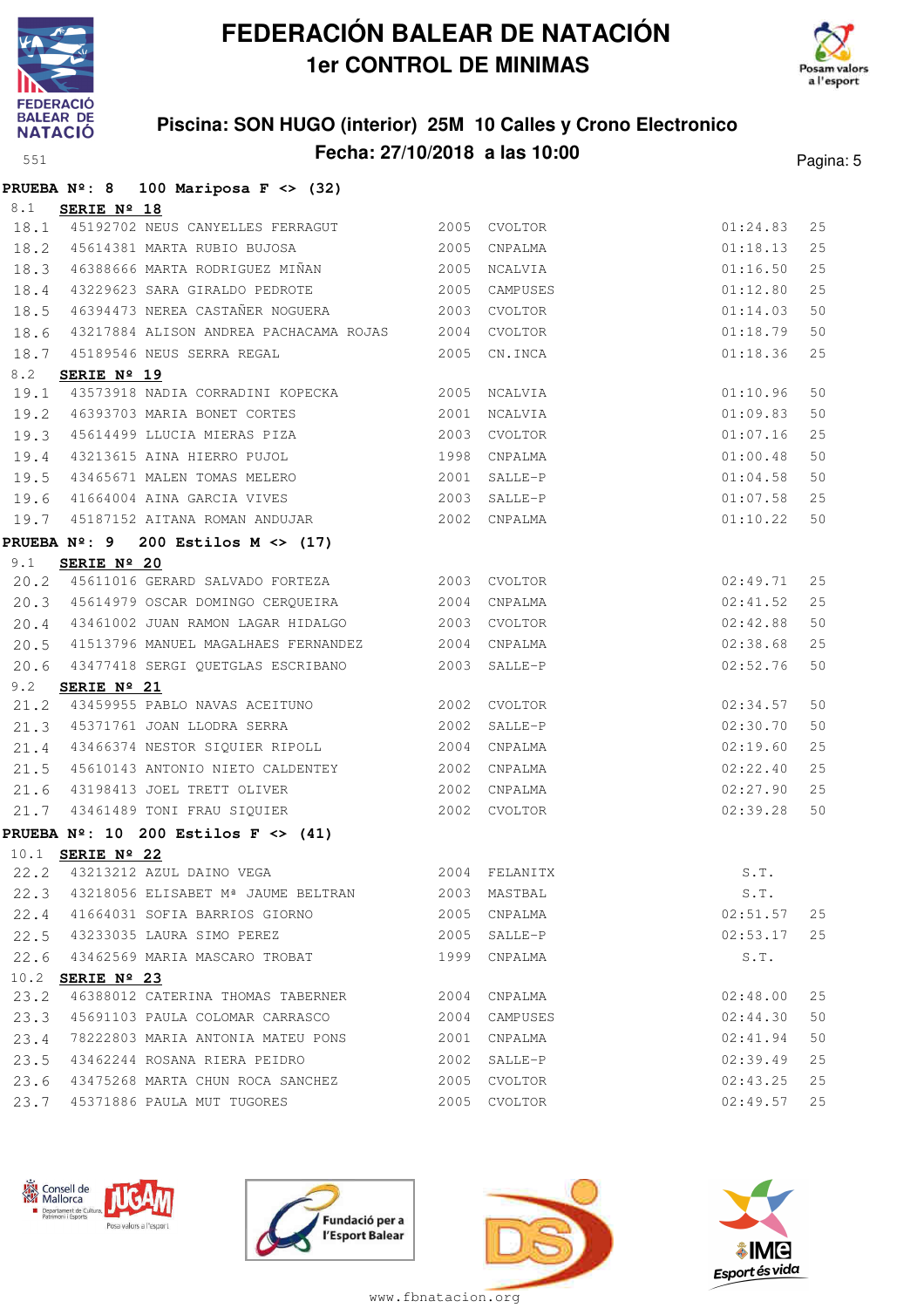



### **Piscina: SON HUGO (interior) 25M 10 Calles y Crono Electronico Fecha: 27/10/2018 a las 10:00** Pagina: 6

#### **PRUEBA Nº: 10 200 Estilos F <> (41)**

|      | 10.3 SERIE Nº 24        |                                                                   |              |               |          |    |
|------|-------------------------|-------------------------------------------------------------------|--------------|---------------|----------|----|
|      |                         | 24.0 41620776 CRISTINA COMAS ANDREO                               |              | 2001 CN. INCA | 02:39.96 | 50 |
|      |                         | 24.1 45184053 AINA TOMAS HERNANDEZ 2004                           |              | CNPALMA       | 02:39.25 | 50 |
|      |                         | 24.2 43465024 LUCIA MENENDEZ GONZALEZ 2004                        |              | SALLE-P       | 02:36.28 | 50 |
|      |                         | 24.3 43478016 MARIA RULLAN MARTINEZ 2003 CNPALMA                  |              |               | 02:35.61 | 50 |
| 24.4 |                         | 43474750 LUCIA OLIVA VILLANUEVA                                   | 2000         | CNPALMA       | 02:22.05 | 50 |
| 24.5 |                         | 43478084 MARIA SERRA BONET                                        | 2002 CNPALMA |               | 02:25.29 | 25 |
| 24.6 |                         | 41543010 CARME GOMEZ CAMPINS                                      |              | 2003 CNPALMA  | 02:35.79 | 50 |
| 24.7 |                         | 78223022 KIARA TORRICO RUIZ                                       |              | 2005 CVOLTOR  | 02:38.72 | 50 |
| 24.8 |                         | 41543011 FRANCETTE GOMEZ CAMPINS 2005 CNPALMA                     |              |               | 02:39.51 | 50 |
|      |                         | 24.9 43470223 AINA BOIX HOMAR                                     |              | 2005 CNPALMA  | 02:37.28 | 25 |
|      |                         | PRUEBA $N^{\circ}$ : 11 50 Braza M <> (13)                        |              |               |          |    |
|      | 11.1 <b>SERIE Nº 25</b> |                                                                   |              |               |          |    |
|      |                         | 25.1 45614675 ALVARO MIRO JURADO 2004 CVOLTOR                     |              |               | 00:38.56 | 25 |
|      |                         | 25.2 07893997 ADAM DZIUBINSKI 1983 CNPALMA                        |              |               | 00:31.32 | 25 |
|      |                         | 25.3 43183969 CARLOS GOMARIZ GAYA                                 |              | 1992 CVOLTOR  | 00:30.82 | 50 |
|      |                         | 25.4 43461268 ADRIAN ARMERO CALIZ                                 | 1999         | SALLE-P       | 00:29.92 | 50 |
| 25.5 |                         | 78220544 RAFAEL CEREZO IGNACIO 1997 CNPALMA                       |              |               | 00:30.24 | 50 |
| 25.6 |                         | 43205972 JOAN REYNES VALLVERDU 1997 CNPALMA                       |              |               | 00:31.86 | 50 |
|      |                         | 25.7 43470540 JUAN ANTONIO FUSTER BAENA 2002 CNPALMA              |              |               | 00:33.03 | 25 |
|      |                         |                                                                   |              |               | S.T.     |    |
|      |                         | PRUEBA $N^2$ : 12 50 Braza F <> (37)                              |              |               |          |    |
|      | 12.1 SERIE Nº 26        |                                                                   |              |               |          |    |
|      |                         | 26.1 43476676 CLARA PASCUAL SABANIEL 2005 SALLE-P                 |              |               | S.T.     |    |
|      |                         | 26.2 43228240 Mª DEL CARMEN ARTOLA ABRINES 2002                   |              | SALLE-P       | 00:42.57 | 25 |
|      |                         | 26.3 43235046 PAULA GAYA BISQUERRA 2005 CN.INCA                   |              |               | 00:37.23 | 25 |
|      |                         | 26.4 43083041 Mª DEL MAR SERRA NICOLAU 1974 CNPALMA               |              |               | 00:35.75 | 50 |
|      |                         | 26.5 49770151 ESTELA GARAU MORENO                                 | 2005 CNPALMA |               | 00:36.22 | 50 |
|      |                         | 26.6 43464409 IRENE VAZQUEZ ANDRES 2004                           |              | SALLE-P       | 00:39.81 | 25 |
|      |                         | 26.7 45608970 SOFIA MARTIN EXTREMERA 2005 MASTBAL                 |              |               | S.T.     |    |
| 26.8 |                         |                                                                   |              |               | S.T.     |    |
|      |                         | PRUEBA Nº: 13 1500 Libres M <> (6)                                |              |               |          |    |
|      | 13.1 <b>SERIE Nº 27</b> |                                                                   |              |               |          |    |
|      |                         | 27.2 43482964 ALVARO GONZALEZ JUAN                                | 2002 CVOLTOR |               | S.T.     |    |
|      |                         | 27.3 41618413 JOAN EVANGELISTI VADELL 2001 LLUCMA                 |              |               | 19:47.10 | 50 |
|      |                         | 27.4 45699211 SAMUEL DIAZ GUERRERO                                |              | 2003 CNPALMA  | 17:23.49 | 50 |
|      |                         | 27.5 45370094 MARC LLINAS FRAU<br>27.6 43218723 JORDI MAYOL SERRA |              | 2001 CNPALMA  | 17:25.15 | 50 |
|      |                         |                                                                   |              | 2004 SALLE-P  | 20:05.31 | 25 |







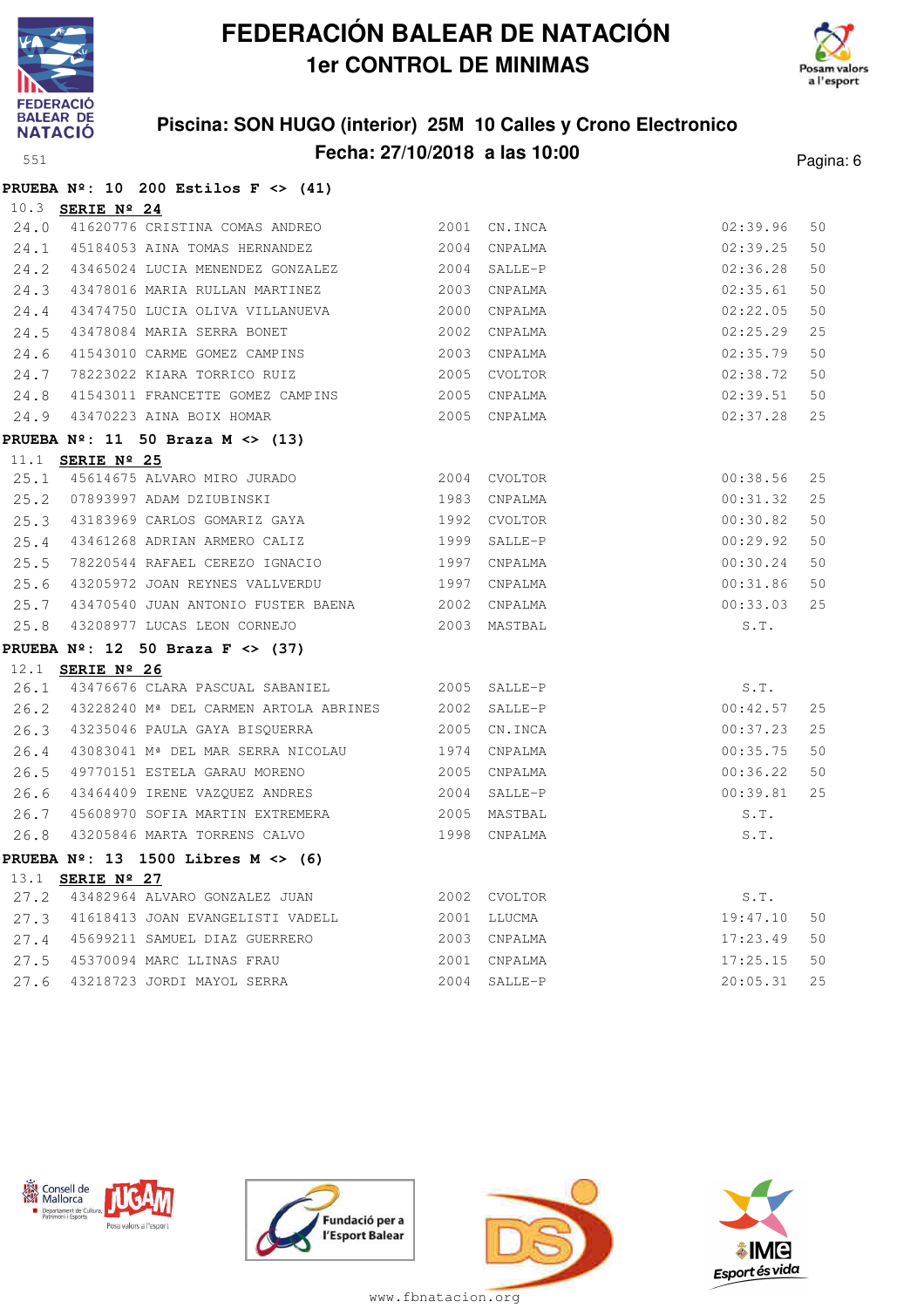



### **Piscina: SON HUGO (interior) 25M 10 Calles y Crono Electronico Fecha: 27/10/2018 a las 10:00** Pagina: 7

|      |                         | PRUEBA $N^{\circ}$ : 15 200 Libres M <> (3)               |            |                |          |    |
|------|-------------------------|-----------------------------------------------------------|------------|----------------|----------|----|
|      | 15.1 <b>SERIE Nº 28</b> |                                                           |            |                |          |    |
|      |                         | 28.0 43170898 JOSEP ANTONI MASCARO CASTRO 1989 CN.INCA    |            |                | S.T.     |    |
|      |                         | 28.1 43467093 ARNAU-KAREL DEPREZ SANTAMARIA 2004          |            | ILLES          | S.T.     |    |
| 28.2 |                         | 41622475 MARTI ADROVER VICENS                             |            | 2003 ES.ARTA   | S.T.     |    |
| 28.3 |                         | 06410547 ROBIN DAVID AILAN                                |            | 2003 CNPALMA   | S.T.     |    |
| 28.4 |                         | 45614979 OSCAR DOMINGO CERQUEIRA                          |            | 2004 CNPALMA   | 02:24.29 | 25 |
| 28.5 |                         | 43463781 NICOLAS PEREZ SERRANO PELLON                     |            | $2004$ SALLE-P | 02:37.15 | 50 |
| 28.6 |                         | 41661511 JOAN MIQUEL SABATER JOFRE                        |            | 2001 CN.INCA   | S.T.     |    |
| 28.7 |                         | 46392451 MARC FALCO GUILLEM                               |            | 2003 SALLE-P   | S.T.     |    |
| 28.8 |                         | 43470663 MARCOS SANCHEZ GONZALEZ                          |            | 2004 SALLE-P   | S.T.     |    |
|      | 15.2 SERIE Nº 29        |                                                           |            |                |          |    |
| 29.0 |                         | 43480329 MIQUEL TORRES GINER                              |            | 2004 SALLE-P   | 02:18.78 | 25 |
| 29.1 |                         | 41573980 ALEJANDRO SEGRERA RIVERA 2002 FELANITX           |            |                | 02:20.20 | 50 |
| 29.2 |                         | 43475536 GUILLEM SALVA GUAL                               | 2003       | CVOLTOR        | 02:18.22 | 50 |
| 29.3 |                         | 08541986 KRISZTIAN CSARODAI-NAGY                          |            | 2003 BESTM     | 02:13.22 | 25 |
| 29.4 |                         | 43218055 RAFEL JOSEP JAUME IBELTRAN                       |            | 2003 CNPALMA   | 02:12.85 | 25 |
| 29.5 |                         |                                                           |            |                | 02:12.93 | 25 |
| 29.6 |                         | 41583512 MATIAS VICENS MATAMALAS 6 1994 FELANITX          |            |                | 02:14.28 | 25 |
| 29.7 |                         | 45614440 RAUL NUÑEZ LLADO                                 |            | 2002 SALLE-P   | 02:20.05 | 50 |
| 29.8 |                         | 03764732 IVAN TEVZADZE                                    |            | 2003 FELANITX  | 02:21.22 | 50 |
|      | 15.3 <b>SERIE Nº 30</b> |                                                           |            |                |          |    |
| 30.0 |                         | 43214090 JOAN SASTRE RODRIGUEZ                            |            | 2004 CVOLTOR   | 02:11.04 | 50 |
| 30.1 |                         | 45608935 PEP FORTEZA FORTEZA                              |            | 2002 CNPALMA   | 02:07.57 | 25 |
| 30.2 |                         | 43479063 DANIEL CERDA HOLMAGER                            |            | 2000 CN. INCA  | 02:04.48 | 25 |
| 30.3 |                         | 45190652 RAUL BERMIN MORAIS                               |            | 2002 CNPALMA   | 02:07.07 | 50 |
| 30.4 |                         | 43473758 ROBERTO GALLEGO MELCHOR                          |            | 2002 SALLE-P   | 01:58.55 | 50 |
| 30.5 |                         | 46392450 GERARD FALCO GUILLEM                             | 2001       | SALLE-P        | 02:00.99 | 25 |
| 30.6 |                         | 43234633 POL PEREZ MACARRO                                |            | 2002 CVOLTOR   | 02:03.68 | 25 |
| 30.7 |                         | 43472637 PAU MARTORELL CARDONA                            | 2001       | CNPALMA        | 02:08.33 | 50 |
| 30.8 |                         | 43159049 MATIAS SUAREZ CAMPIONE                           | 1996       | CVOLTOR        | 02:11.04 | 50 |
| 30.9 |                         | 45185608 JOAN VICENS BUJOSA                               |            | 2003 CNPALMA   | 02:14.34 | 50 |
|      |                         | PRUEBA Nº: 16 200 Libres F <> (27)                        |            |                |          |    |
|      | 16.1 <b>SERIE Nº 31</b> |                                                           |            |                |          |    |
|      |                         | 31.2 43223463 CANDELA SOLIS MOLINA                        | 2005 ILLES |                | 02:47.55 | 50 |
|      |                         | 31.3 45189546 NEUS SERRA REGAL                            |            | 2005 CN.INCA   | 02:39.15 | 25 |
|      |                         | 31.4 41620244 JOANA MARIA SASTRE ADROVER                  |            | 2005 FELANITX  | 02:33.18 | 50 |
| 31.5 |                         | 43480417 MARIA BURGUERA MOREY<br>43213212 AZUL DAINO VEGA |            | 2003 ILLES     | 02:41.15 | 50 |
| 31.6 |                         |                                                           |            | 2004 FELANITX  | 02:45.87 | 50 |

31.7 43223350 LILIAN LOPEZ PADILLA 1997 ALCOBEN S.T.







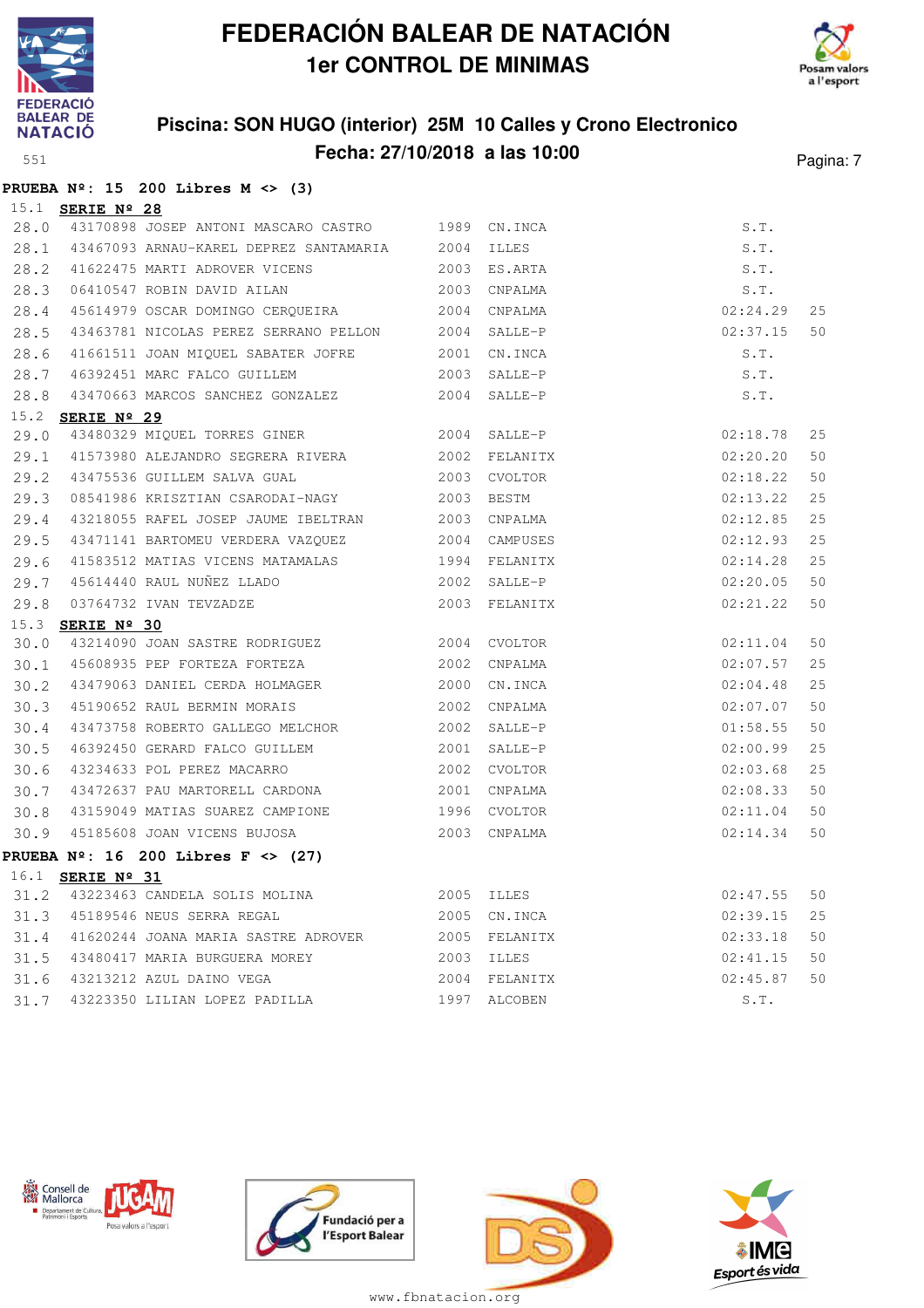



### **Piscina: SON HUGO (interior) 25M 10 Calles y Crono Electronico Fecha: 27/10/2018 a las 10:00** Pagina: 8

**PRUEBA Nº: 16 200 Libres F <> (27)**

|      | 16.2 SERIE Nº 32                                                                |      |              |             |        |
|------|---------------------------------------------------------------------------------|------|--------------|-------------|--------|
|      | 32.2 78222804 AINA MATEU PONS 2003 CNPALMA                                      |      |              | 02:30.67    | 50     |
|      | 32.3 43217884 ALISON ANDREA PACHACAMA ROJAS 2004 CVOLTOR                        |      |              | 02:26.21    | 25     |
|      | 32.4 49925382 ALEXANDRA SANDIN POLO 2004                                        |      | SALLE-P      | 02:28.19    | 50     |
|      | 32.5 45614381 MARTA RUBIO BUJOSA 2005                                           |      | CNPALMA      | 02:26.20    | 25     |
|      | 32.6 46393032 CAROLINA HEREDIA BLANCO 2005                                      |      | SALLE-P      | 02:28.22    | 25     |
|      | 32.7 43233296 ANTONIA QUMEI SUREDA FERRA 2004 CVOLTOR                           |      |              | 02:31.07    | 50     |
| 16.3 | SERIE $N^{\circ}$ 33                                                            |      |              |             |        |
| 33.0 | 41620776 CRISTINA COMAS ANDREO 2001                                             |      | CN.INCA      | 02:23.84    | 25     |
|      | 33.1 45691467 MARTA BAÑOS VERA 2005                                             |      | CVOLTOR      | 02:24.79    | 50     |
|      | 33.2 45187152 AITANA ROMAN ANDUJAR 2002<br>33.3 41664004 AINA GARCIA VIVES 2003 | 2002 | CNPALMA      | 02:22.34    | 50     |
|      |                                                                                 |      | SALLE-P      | 02:21.38    | 50     |
| 33.4 | 43229623 SARA GIRALDO PEDROTE 2005 CAMPUSES                                     |      |              | 02:17.16    | 25     |
|      | 33.5 46388466 AINHOA PIQUERAS CHAVARRIA 2002 CVOLTOR                            |      |              | 02:20.19    | 50     |
|      | 33.6 41587075 ATALIA PRAT PEREZ                                                 |      | 2002 ES.ARTA | 02:21.51    | 50     |
| 33.7 | 43478016 MARIA RULLAN MARTINEZ 2003                                             |      | CNPALMA      | 02:23.03    | 50     |
| 33.8 | 43460934 MARIA NEUS DELICADO MOLL 2003                                          |      | CVOLTOR      | 02:25.49    | 50     |
|      | 33.9 43223998 JARA PUERTAS PUYOL 2003                                           |      | SALLE-P      | 02:27.95    | 50     |
|      | 16.4 <b>SERIE Nº 34</b>                                                         |      |              |             |        |
|      | 34.0 45188148 SOFIA ROMERO AVILES 2002 CNPALMA                                  |      |              | 02:15.62    | 25     |
|      | 34.1 54878548 CATALINA FOURCADE 2003                                            |      | EULARIO      | 02:10.39    | 25     |
|      | 34.2 49923805 MARTINA MANRESA MALBERTI 2005 SALLE-P                             |      |              | 02:12.11    | 50     |
|      | 34.3 45614441 CLAUDIA NUÑEZ LLADO 2005 SALLE-P                                  |      |              | 02:10.83    | 50     |
| 34.4 | 49607602 AINA SALA RODRIGUEZ                                                    |      | 2001 CNPALMA | 02:09.30    | 50     |
| 34.5 | 43474350 MARINA JOVER GALLEGO 2000                                              |      | NCALVIA      | 02:09.55    | 50     |
| 34.6 | 45614499 LLUCIA MIERAS PIZA 2003                                                |      | CVOLTOR      | 02:09.23    | 25     |
| 34.7 | 45614378 MARIA RUBIO BUJOSA 2002                                                |      | CNPALMA      | 02:12.41    | 50     |
| 34.8 | 43224606 MARINA BAUZA SEGUI 2003 CVOLTOR                                        |      |              | 02:15.33    | 50     |
|      | 34.9 43480341 NURIA ROSSELLO LOPEZ 2003 CVOLTOR                                 |      |              | 02:18.95    | 50     |
|      | PRUEBA Nº: 17 50 Espalda M <> (10)                                              |      |              |             |        |
|      | 17.1 SERIE Nº 35                                                                |      |              |             |        |
|      | 35.0 43208474 BORJA SUAREZ-PUERTA FERNANDEZ 1996 EULARIO                        |      |              | S.T.        |        |
|      |                                                                                 |      |              |             |        |
|      |                                                                                 |      |              |             |        |
|      | 35.3 43205973 SALVADOR REYNES VALLVERDU 2002 CNPALMA                            |      |              | 00:30.94    | 50     |
| 35.4 | 43204807 ALEX DE CELIS MONTALBAN                                                |      | 1993 EULARIO | 00:25.65    | $2\,5$ |
| 35.5 | 43213329 SERGIO FUSTER POORE                                                    | 1999 | CVOLTOR      | 00:28.58    | 25     |
| 35.6 | 43483013 ARNAU PALMER MORA                                                      | 2001 | CNPALMA      | 00:30.05    | 25     |
|      | 35.7 43473240 OTTO VASQUEZ DELGADO                                              | 2000 | SALLE-P      | 00:31.15    | 25     |
|      | 35.8 41617351 MARC COSANO MAS                                                   |      | 1999 CNMURO  | 00:35.07 50 |        |







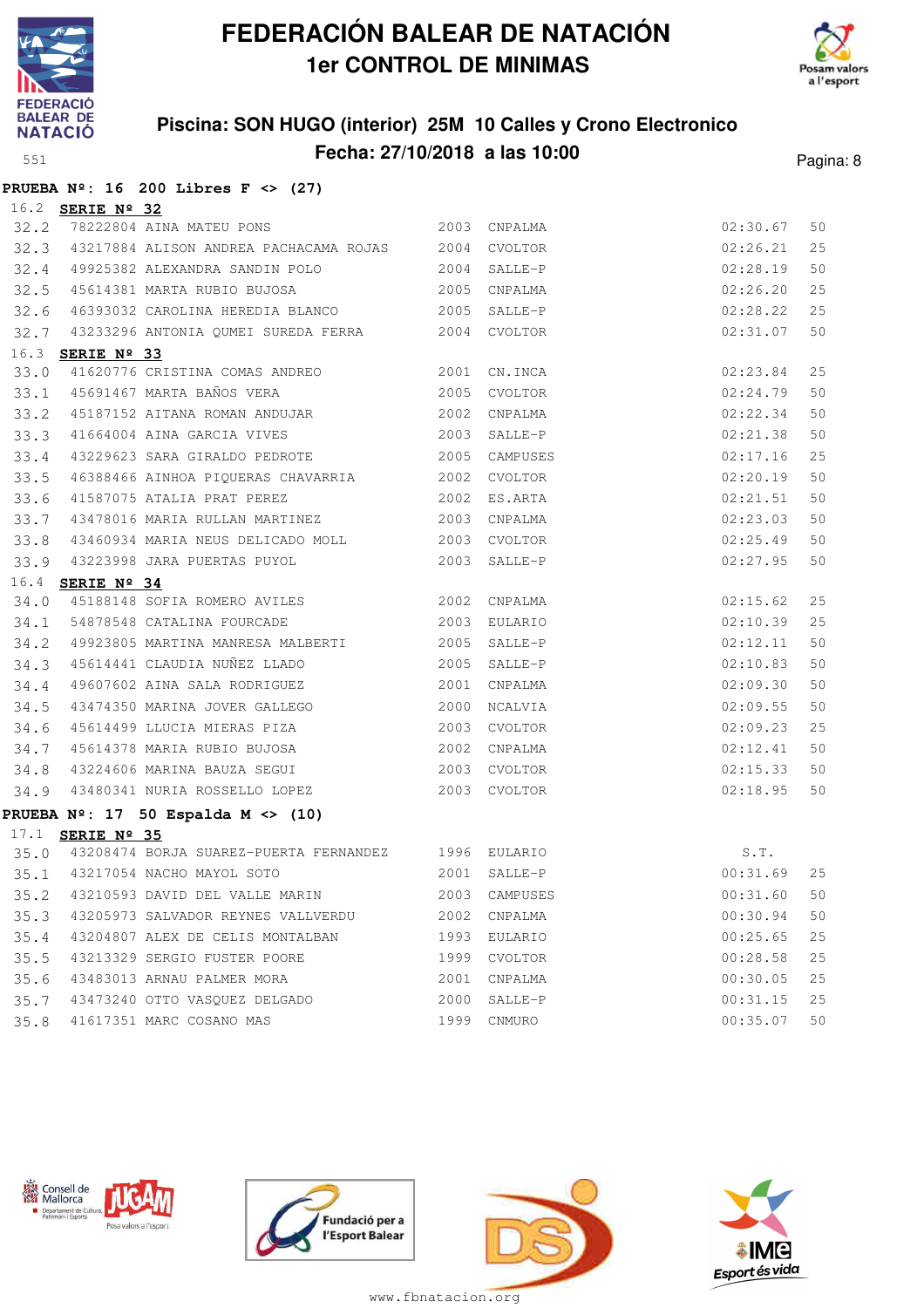



#### **Piscina: SON HUGO (interior) 25M 10 Calles y Crono Electronico Fecha: 27/10/2018 a las 10:00** Pagina: 9

|                  |  | PRUEBA $N^2$ : 18 50 Espalda F <> (34) |  |  |
|------------------|--|----------------------------------------|--|--|
| 18.1 SERIE Nº 36 |  |                                        |  |  |

| 36.2 |                         | 78222374 Mª PILAR PERELLO FERRER                                                | 2000        | CNPALMA      | S.T.     |    |
|------|-------------------------|---------------------------------------------------------------------------------|-------------|--------------|----------|----|
| 36.3 |                         | 45184660 MARINA PARRA POMAR                                                     |             | 2005 CNPALMA | 00:40.40 | 50 |
| 36.4 |                         | 43459619 JUDITH CORDOBA MARTINEZ 2002 CVOLTOR                                   |             |              | 00:34.90 | 25 |
| 36.5 |                         |                                                                                 |             |              | 00:35.94 | 50 |
| 36.6 |                         |                                                                                 |             |              | S.T.     |    |
| 36.7 |                         | 43216860 MARIA CHAVES TEJERO                                                    |             | 2000 CVOLTOR | S.T.     |    |
|      | 18.2 <b>SERIE Nº 37</b> |                                                                                 |             |              |          |    |
| 37.2 |                         | 43467318 GABRIELA VELASCO ROCHON 2005 CAMPUSES                                  |             |              | 00:34.06 | 50 |
|      |                         | 37.3 43228977 CLAUDIA ALVAREZ FERNANDEZ 2002                                    |             | CNPALMA      | 00:33.13 | 50 |
| 37.4 |                         |                                                                                 |             |              | 00:30.35 | 25 |
|      |                         | 37.5 43217990 MARIA ESTARAS QUESADA                                             |             | 2002 SALLE-P | 00:31.67 | 25 |
|      |                         | 37.6 43462244 ROSANA RIERA PEIDRO 2002                                          |             | SALLE-P      | 00:33.80 | 50 |
|      |                         | 37.7 41619054 BARBARA MORAGUES CRESPI 2002 CNMURO                               |             |              | 00:35.21 | 50 |
|      |                         | PRUEBA $N^2$ : 25 400 Libres M <> (4)                                           |             |              |          |    |
|      | 25.1 <b>SERIE Nº 38</b> |                                                                                 |             |              |          |    |
|      |                         | 38.1 41661511 JOAN MIQUEL SABATER JOFRE 2001 CN.INCA                            |             |              | S.T.     |    |
|      |                         | 38.2 43170898 JOSEP ANTONI MASCARO CASTRO 1989                                  |             | CN.INCA      | S.T.     |    |
| 38.3 |                         |                                                                                 |             |              | 05:22.14 | 25 |
| 38.4 |                         | 49605011 ANTONI CIFRE FERRAGUT                                                  | 2002 LLUCMA |              | 05:15.02 | 50 |
| 38.5 |                         | 43218723 JORDI MAYOL SERRA 2004                                                 |             | SALLE-P      | 05:16.93 | 25 |
| 38.6 |                         | 43470663 MARCOS SANCHEZ GONZALEZ 2004 SALLE-P                                   |             |              | S.T.     |    |
|      |                         | 38.7 43480370 JAUME RIBAS MONSERRAT                                             | 2001 LLUCMA |              | S.T.     |    |
|      | 25.2 <b>SERIE Nº 39</b> |                                                                                 |             |              |          |    |
| 39.1 |                         | 45187556 ARNAU ALCOVER BARBOSA 2004 SALLE-P                                     |             |              | 05:05.50 | 25 |
|      |                         | 39.2 43461003 ADRIAN RODRIGUEZ HIDALGO 2003 CVOLTOR                             |             |              | 05:00.47 | 25 |
| 39.3 |                         | 03764732 IVAN TEVZADZE                                                          | 2003        | FELANITX     | 05:04.21 | 50 |
| 39.4 |                         | 45371761 JOAN LLODRA SERRA 2002                                                 |             | SALLE-P      | 04:52.21 | 25 |
| 39.5 |                         | 46390428 ALEX FERNANDEZ GOMEZ                                                   | 2003        | CN.INCA      | 05:03.53 | 50 |
| 39.6 |                         |                                                                                 | 2004        | CN.INCA      | 04:59.12 | 25 |
| 39.7 |                         | 43469427 JOEL LOPEZ RISCO<br>09303721 ROBERT NAPIER<br><mark>3ERIE Nº 40</mark> |             | 2003 LLUCMA  | 05:12.28 | 50 |
|      | 25.3 SERIE Nº 40        | 40.0 43475536 GUILLEM SALVA GUAL 2003 CVOLTOR                                   |             |              |          |    |
|      |                         |                                                                                 |             |              | 04:38.65 | 50 |
|      |                         | 40.1 43234633 POL PEREZ MACARRO 2002 CVOLTOR                                    |             |              | 04:29.65 | 25 |
|      |                         | 40.2 43466374 NESTOR SIQUIER RIPOLL 2004 CNPALMA                                |             |              | 04:29.03 | 25 |
|      |                         | 40.3 45699211 SAMUEL DIAZ GUERRERO                                              |             | 2003 CNPALMA | 04:25.22 | 50 |
|      |                         | 40.4 43473758 ROBERTO GALLEGO MELCHOR  2002 SALLE-P                             |             |              | 04:16.68 | 50 |
|      |                         | 40.5 45370094 MARC LLINAS FRAU                                                  |             | 2001 CNPALMA | 04:22.81 | 50 |
| 40.6 |                         | 46392450 GERARD FALCO GUILLEM 2001 SALLE-P                                      |             |              | 04:29.77 | 50 |
| 40.7 |                         | 46391666 EDUARD CERDA CALVO                                                     |             | 2002 CN.INCA | 04:36.24 | 50 |
|      |                         | 40.8 43459616 XAVIER CORDOBA MARTINEZ                                           |             | 1999 CVOLTOR | 04:37.58 | 50 |
|      |                         | 40.9 41513796 MANUEL MAGALHAES FERNANDEZ 2004 CNPALMA                           |             |              | 04:51.67 | 25 |







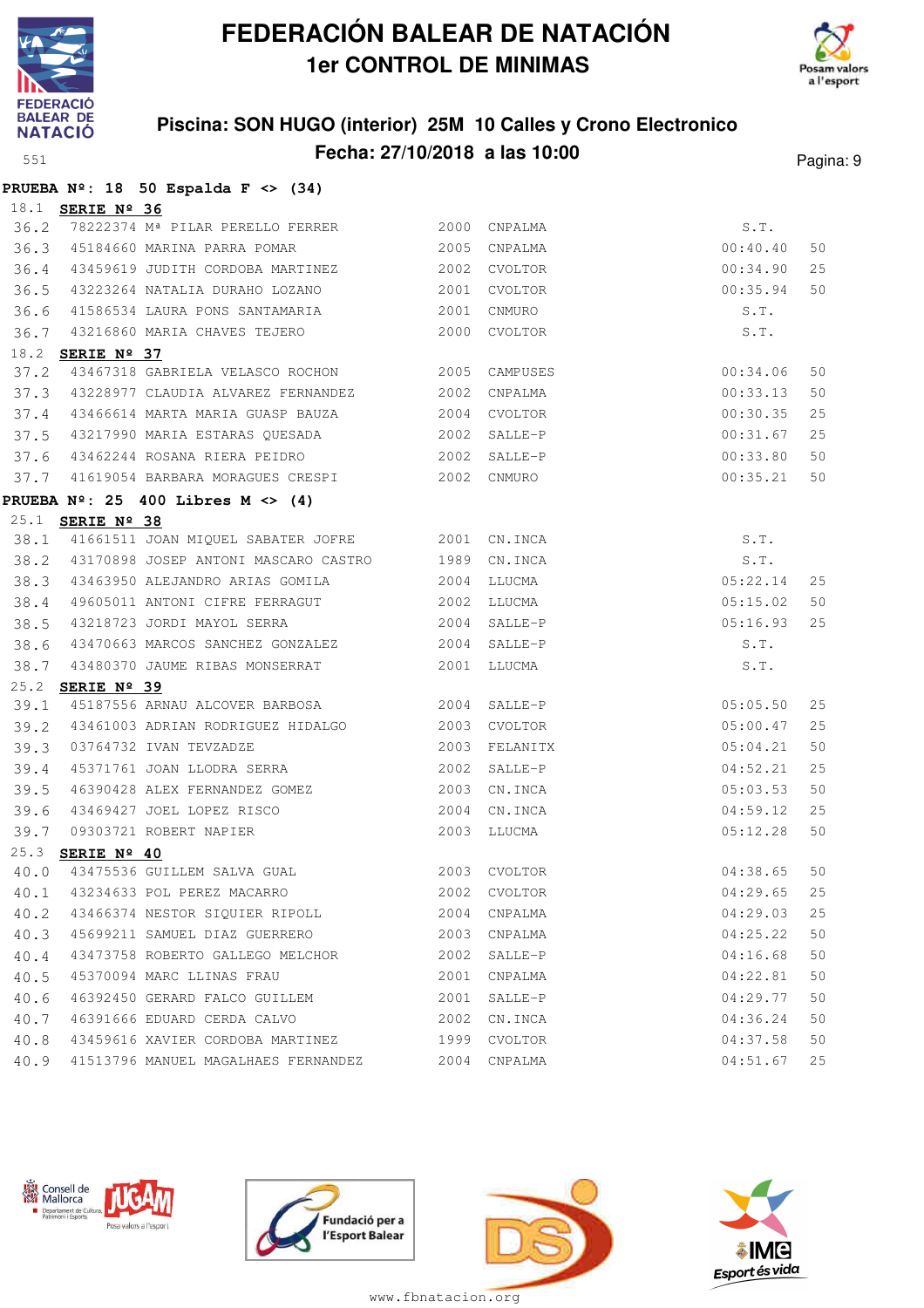

**PRUEBA Nº: 26 400 Libres F <> (28)**

# **FEDERACIÓN BALEAR DE NATACIÓN 1er CONTROL DE MINIMAS**



### **Piscina: SON HUGO (interior) 25M 10 Calles y Crono Electronico Fecha: 27/10/2018 a las 17:00** Pagina: 10

|      | 26.1 SERIE Nº 41 |                                                                                                        |            |              |          |    |
|------|------------------|--------------------------------------------------------------------------------------------------------|------------|--------------|----------|----|
|      |                  | 41.0 09137071 EMMA LYDIA NAPIER 2004 LLUCMA                                                            |            |              | 05:28.40 | 50 |
|      |                  | 41.1 41620244 JOANA MARIA SASTRE ADROVER 2005 FELANITX                                                 |            |              | 05:14.89 | 25 |
|      |                  | 41.2 43217884 ALISON ANDREA PACHACAMA ROJAS 2004 CVOLTOR                                               |            |              | 05:17.04 | 50 |
|      |                  | 41.3 43460934 MARIA NEUS DELICADO MOLL 2003 CVOLTOR                                                    |            |              | 05:11.01 | 50 |
|      |                  | 41.4 45184053 AINA TOMAS HERNANDEZ                                                                     | 2004       | CNPALMA      | 05:07.78 | 50 |
|      |                  | 41.5 41664031 SOFIA BARRIOS GIORNO                                                                     |            | 2005 CNPALMA | 05:03.48 | 25 |
|      |                  | 41.6 46394473 NEREA CASTAÑER NOGUERA 2003 CVOLTOR                                                      |            |              | 05:06.65 | 25 |
|      |                  | 41.7 46388012 CATERINA THOMAS TABERNER                                                                 |            | 2004 CNPALMA | 05:14.52 | 25 |
|      |                  | 41.8 43233035 LAURA SIMO PEREZ                                                                         |            | 2005 SALLE-P | 05:17.83 | 25 |
|      |                  | 41.9 43223350 LILIAN LOPEZ PADILLA 1997 ALCOBEN                                                        |            |              | S.T.     |    |
|      | 26.2 SERIE Nº 42 |                                                                                                        |            |              |          |    |
|      |                  | 42.0 43227870 AINA TORO GARCIA 61 1992 2002 NCALVIA<br>42.1 43470223 AINA BOIX HOMAR 1993 2005 CNPALMA |            |              | 04:58.18 | 50 |
| 42.1 |                  | 43470223 AINA BOIX HOMAR                                                                               |            | 2005 CNPALMA | 04:48.61 | 25 |
|      |                  | 42.2 49770151 ESTELA GARAU MORENO                                                                      | 2005       | CNPALMA      | 04:45.56 | 25 |
| 42.3 |                  | 43465024 LUCIA MENENDEZ GONZALEZ                                                                       |            | 2004 SALLE-P | 04:48.34 | 50 |
| 42.4 |                  | 43228048 LUCIA CARLA ELICABE CATALAN 2003 CNPALMA                                                      |            |              | 04:31.52 | 50 |
| 42.5 |                  | 49607602 AINA SALA RODRIGUEZ 2001                                                                      |            | CNPALMA      | 04:36.69 | 25 |
|      |                  | 42.6 41587075 ATALIA PRAT PEREZ 62002 ES.ARTA                                                          |            |              | 04:43.79 | 25 |
|      |                  | 42.7 43232487 LUA RIEDMULLER ALONSO 2005 NCALVIA                                                       |            |              | 04:52.64 | 50 |
|      |                  | 42.8 41543011 FRANCETTE GOMEZ CAMPINS 2005 CNPALMA                                                     |            |              | 04:51.68 | 25 |
|      |                  | 42.9 41620776 CRISTINA COMAS ANDREO 2001 CN.INCA                                                       |            |              | 05:02.37 | 25 |
|      |                  | PRUEBA Nº: 27 $100$ Estilos M <> (16)                                                                  |            |              |          |    |
|      | 27.1 SERIE Nº 43 |                                                                                                        |            |              |          |    |
|      |                  | 43.2 43208977 LUCAS LEON CORNEJO 2003 MASTBAL                                                          |            |              | S.T.     |    |
|      |                  | 43.3 43222239 HUGO TARRAGA TORRES                                                                      |            | 1998 CNPALMA | S.T.     |    |
|      |                  | 43.4 43208474 BORJA SUAREZ-PUERTA FERNANDEZ                                                            |            | 1996 EULARIO | S.T.     |    |
|      |                  | 43.5 07893997 ADAM DZIUBINSKI                                                                          |            | 1983 CNPALMA | S.T.     |    |
|      |                  | 43.6 45610143 ANTONIO NIETO CALDENTEY                                                                  |            | 2002 CNPALMA | S.T.     |    |
|      |                  | 43.7 52030257 XAVIER RODRIGUEZ RAMON                                                                   |            | 2003 CVOLTOR | S.T.     |    |
|      | 27.2 SERIE Nº 44 |                                                                                                        |            |              |          |    |
| 44.2 |                  | 43215827 CHRISTIAN RIOS RESTREPO 2004 CVOLTOR                                                          |            |              | 01:20.34 | 25 |
|      |                  | 44.3 07704218 DENIS MOLNAR                                                                             |            | 2004 CNPALMA | 01:14.40 | 25 |
|      |                  | 44.4 43205972 JOAN REYNES VALLVERDU                                                                    |            | 1997 CNPALMA | 00:59.50 | 25 |
|      |                  | 44.5 08541986 KRISZTIAN CSARODAI-NAGY                                                                  | 2003 BESTM |              | 01:10.82 | 25 |
|      |                  | 44.6 43473260 RAUL TUDELA MALLEN 2004 CVOLTOR                                                          |            |              | 01:18.50 | 25 |
| 44.7 |                  | 78220544 RAFAEL CEREZO IGNACIO                                                                         | 1997       | CNPALMA      | S.T.     |    |







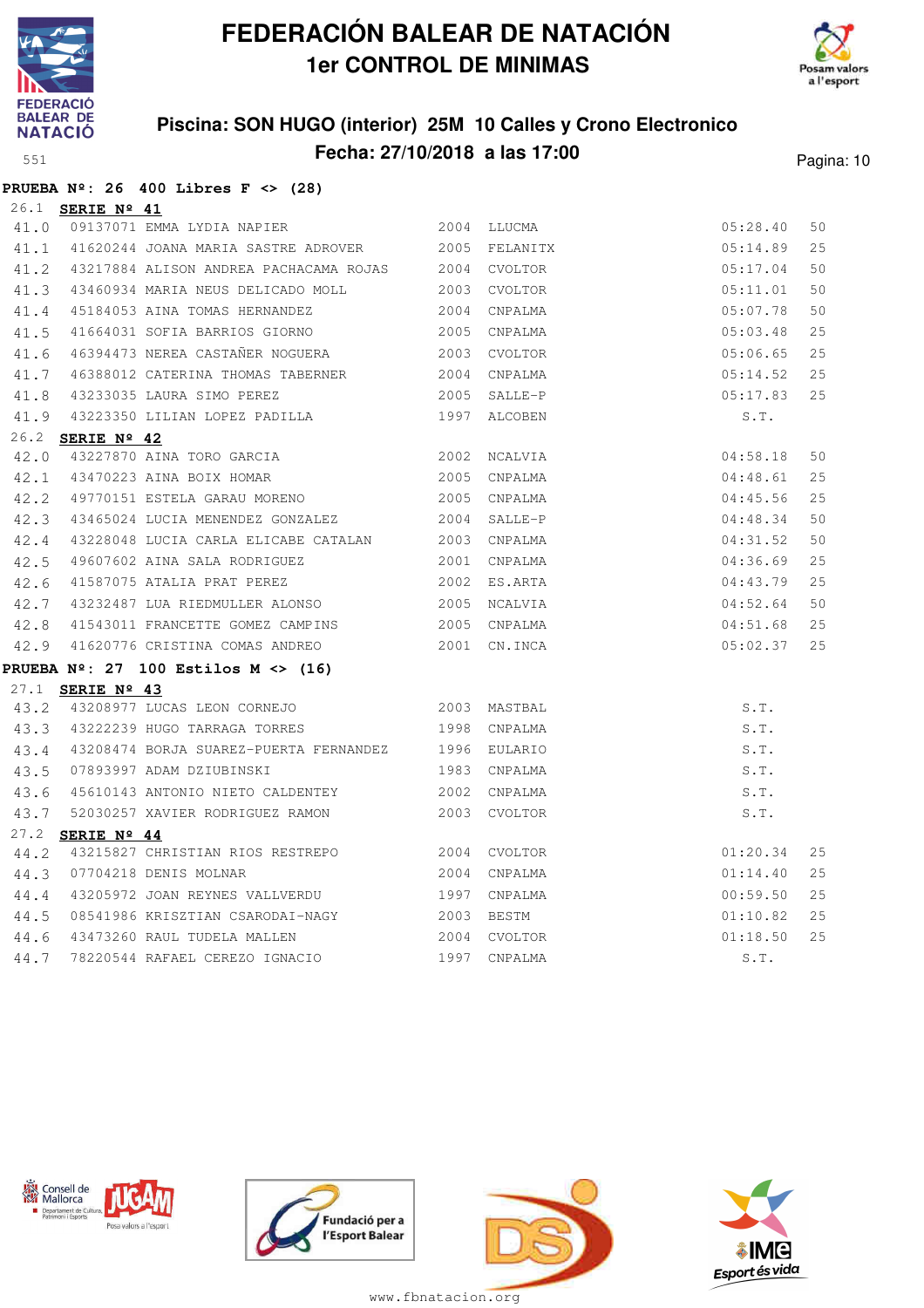



#### **Piscina: SON HUGO (interior) 25M 10 Calles y Crono Electronico Fecha: 27/10/2018 a las 17:00** Pagina: 11

|      |                         | PRUEBA $N^{\circ}$ : 28 100 Estilos F <> (40)        |      |              |          |    |
|------|-------------------------|------------------------------------------------------|------|--------------|----------|----|
|      | 28.1 <b>SERIE Nº 45</b> |                                                      |      |              |          |    |
|      |                         | 45.2 45608970 SOFIA MARTIN EXTREMERA 2005            |      | MASTBAL      | S.T.     |    |
|      |                         | 45.3 41662125 AINA MARIANO SALOM                     | 2003 | CVOLTOR      | S.T.     |    |
|      |                         | 45.4 45188148 SOFIA ROMERO AVILES                    | 2002 | CNPALMA      | S.T.     |    |
|      |                         | 45.5 43474750 LUCIA OLIVA VILLANUEVA                 | 2000 | CNPALMA      | S.T.     |    |
|      |                         | 45.6 46390210 ELENA BUENO SERRANO                    | 2004 | MASTBAL      | S.T.     |    |
|      |                         | 45.7 78222374 Mª PILAR PERELLO FERRER                | 2000 | CNPALMA      | S.T.     |    |
|      | 28.2 SERIE Nº 46        |                                                      |      |              |          |    |
| 46.2 |                         | 41617431 YAN AN GONZALVO DURAN 2004                  |      | ES.ARTA      | S.T.     |    |
|      |                         | 46.3 43223463 CANDELA SOLIS MOLINA 2005              |      | ILLES        | 01:28.95 | 25 |
| 46.4 |                         | 43213615 AINA HIERRO PUJOL                           | 1998 | CNPALMA      | 01:02.68 | 25 |
|      |                         | 46.5 43478084 MARIA SERRA BONET                      | 2002 | CNPALMA      | 01:10.38 | 25 |
|      |                         | 46.6 43460170 ANA LOPEZ DE SUSO SANCHEZ 2004 CVOLTOR |      |              | S.T.     |    |
|      |                         | 46.7 43083041 Mª DEL MAR SERRA NICOLAU 1974 CNPALMA  |      |              | S.T.     |    |
|      |                         | PRUEBA $N^2$ : 29 100 Braza M <> (14)                |      |              |          |    |
|      | 29.1 <b>SERIE Nº 47</b> |                                                      |      |              |          |    |
|      |                         | 47.2 43473472 ADAN ROMERO PONCE 2004                 |      | NCALVIA      | 01:31.60 | 25 |
|      |                         | 47.3 45614979 OSCAR DOMINGO CERQUEIRA 2004           |      | CNPALMA      | 01:26.26 | 50 |
|      |                         | 47.4 45614675 ALVARO MIRO JURADO                     |      | 2004 CVOLTOR | 01:24.23 | 50 |
| 47.5 |                         | 43478107 SEBASTIA CRESPI LLOMPART 2001               |      | CN.INCA      | 01:25.74 | 50 |
| 47.6 |                         | 43218723 JORDI MAYOL SERRA                           | 2004 | SALLE-P      | 01:27.39 | 25 |
| 47.7 |                         | 43479384 JUAN CERVANTES POUSIBET                     |      | 2003 CVOLTOR | S.T.     |    |
|      | 29.2 SERIE Nº 48        |                                                      |      |              |          |    |
| 48.1 |                         | 43461002 JUAN RAMON LAGAR HIDALGO 2003 CVOLTOR       |      |              | 01:20.30 | 25 |
|      |                         | 48.2 43198413 JOEL TRETT OLIVER                      | 2002 | CNPALMA      | 01:19.53 | 50 |
| 48.3 |                         | 43470540 JUAN ANTONIO FUSTER BAENA 2002              |      | CNPALMA      | 01:10.48 | 25 |
| 48.4 |                         | 43461268 ADRIAN ARMERO CALIZ 1999                    |      | SALLE-P      | 01:05.97 | 50 |
| 48.5 |                         | 41543196 VICTOR MARTIN ROIG                          |      | 2002 CVOLTOR | 01:10.17 | 25 |
| 48.6 |                         | 43159049 MATIAS SUAREZ CAMPIONE 1996 CVOLTOR         |      |              | 01:11.35 | 25 |
| 48.7 |                         | 43477418 SERGI QUETGLAS ESCRIBANO                    |      | 2003 SALLE-P | 01:20.05 | 50 |
|      |                         | PRUEBA $N^2$ : 30 100 Braza F <> (38)                |      |              |          |    |
|      | 30.1 <b>SERIE Nº 49</b> |                                                      |      |              |          |    |
| 49.1 |                         | 43477108 NATALIA MARTINEZ CACERES 2004 CVOLTOR       |      |              | S.T.     |    |
| 49.2 |                         | 45185811 MARTA MARIA SALES LLINAS                    | 2005 | CVOLTOR      | 01:38.26 | 50 |
| 49.3 |                         | 43213212 AZUL DAINO VEGA                             | 2004 | FELANITX     | 01:29.31 | 25 |
| 49.4 |                         | 45696080 CLAUDIA AMENGUAL CAMPINS                    | 2005 | CN.INCA      | 01:27.62 | 25 |
| 49.5 |                         | 43480417 MARIA BURGUERA MOREY                        | 2003 | ILLES        | 01:28.02 | 25 |
| 49.6 |                         | 46389177 AINA CACERES TORRES                         | 2005 | CN.INCA      | 01:35.49 | 25 |
| 49.7 |                         | 46390210 ELENA BUENO SERRANO                         | 2004 | MASTBAL      | 01:50.14 | 25 |







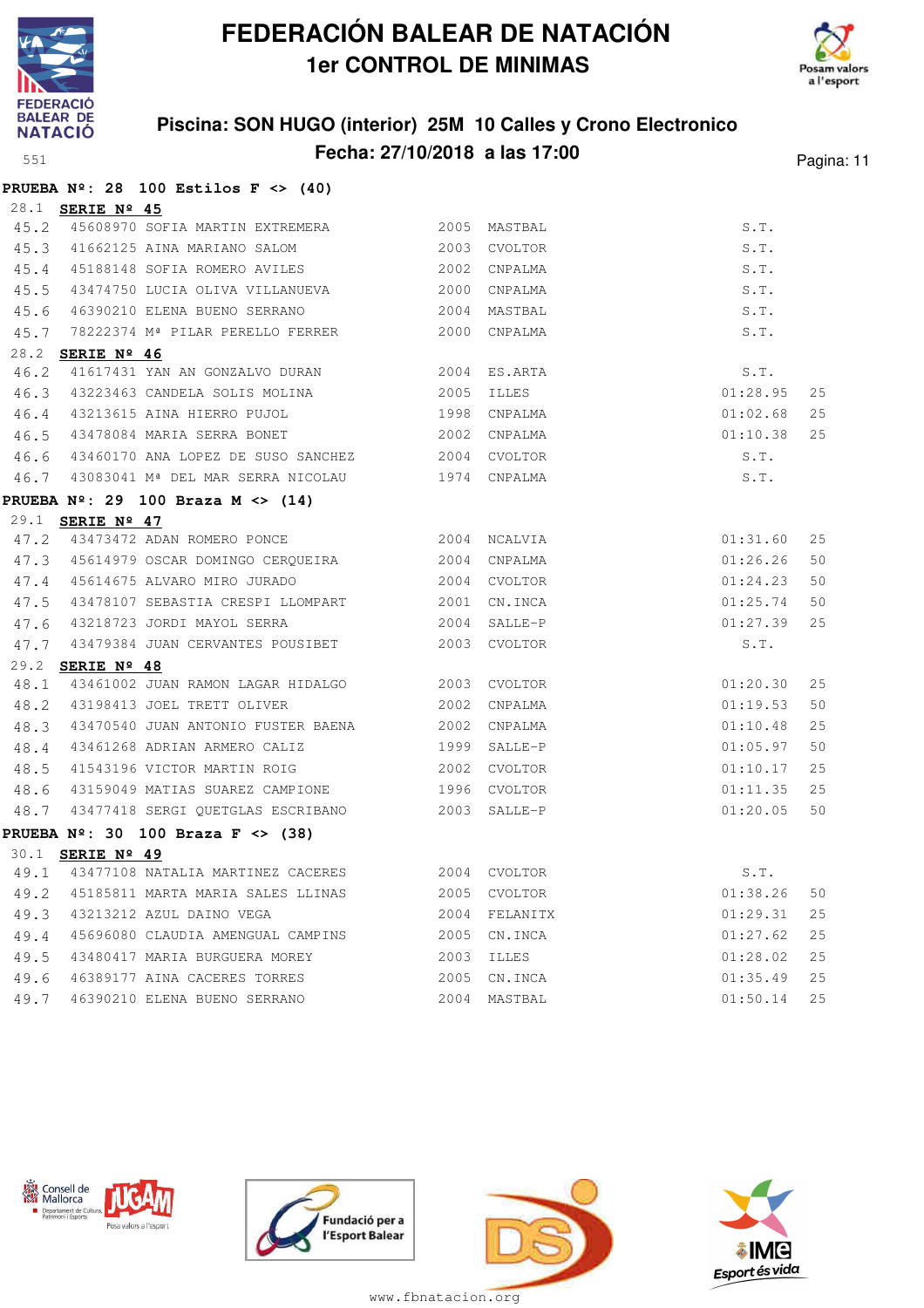

**PRUEBA Nº: 30 100 Braza F <> (38)**

# **FEDERACIÓN BALEAR DE NATACIÓN 1er CONTROL DE MINIMAS**



### **Piscina: SON HUGO (interior) 25M 10 Calles y Crono Electronico Fecha: 27/10/2018 a las 17:00** Pagina: 12

|      | 30.2 <b>SERIE Nº 50</b><br>50.1 43477699 NEREA GONZALEZ ALARCON                          | 2002 CNPALMA                                 | 01:26.23    | 50 |
|------|------------------------------------------------------------------------------------------|----------------------------------------------|-------------|----|
|      | 50.2 06922770 IVETA IVANOVA TODOROVA                                                     | 2004 CVOLTOR                                 | 01:22.46    | 50 |
|      | 50.3 43235046 PAULA GAYA BISQUERRA                                                       | 2001 CVOLION<br>2005 CN.INCA<br>2004 CN.INCA | 01:21.34    | 50 |
|      | 50.4 43475420 LILIA ARROM LLIZO                                                          |                                              | 01:16.62    | 50 |
| 50.5 | 41543010 CARME GOMEZ CAMPINS                                                             | 2003 CNPALMA                                 | 01:18.27    | 50 |
| 50.6 | 43223998 JARA PUERTAS PUYOL                                                              | 2003 SALLE-P                                 | 01:22.39    | 50 |
|      | 50.7 45691103 PAULA COLOMAR CARRASCO                                                     | 2004 CAMPUSES                                | 01:22.12    | 25 |
|      | 50.8 43464409 IRENE VAZQUEZ ANDRES                                                       | 2004 SALLE-P                                 | 01:24.76    | 25 |
|      | PRUEBA $N^{\circ}$ : 31 50 Mariposa M <> (7)                                             |                                              |             |    |
|      | 31.1 SERIE Nº 51                                                                         |                                              |             |    |
|      | 51.1 41622632 JORGE GONZALEZ CABALLERO 2004 ES.ARTA                                      |                                              | 00:44.07    | 25 |
|      | 51.2 43479384 JUAN CERVANTES POUSIBET                                                    | 2003 CVOLTOR                                 | 00:33.61    | 50 |
|      | 51.3 43213329 SERGIO FUSTER POORE                                                        | 1999 CVOLTOR                                 | 00:26.26    | 25 |
|      | 51.4 45186330 VICTOR TORAN PALAO                                                         | 1998 CNPALMA                                 | 00:26.02    | 50 |
|      | 51.5 45185810 SANTIAGO SALES LLINAS                                                      | 1999 CVOLTOR                                 | 00:26.29    | 50 |
|      | 51.6 45190652 RAUL BERMIN MORAIS                                                         | 2002 CNPALMA                                 | 00:30.00    | 50 |
|      | 51.7 43469427 JOEL LOPEZ RISCO                                                           | 2004 CN.INCA                                 | 00:34.34    | 25 |
|      | PRUEBA $N^{\circ}$ : 32 50 Mariposa F <> (31)                                            |                                              |             |    |
|      | 32.1 <b>SERIE Nº 52</b>                                                                  |                                              |             |    |
|      | 52.2 43205846 MARTA TORRENS CALVO 1998 CNPALMA                                           |                                              | S.T.        |    |
|      | 52.3 43217246 ALBA CORTES COBOS 2002 CNPALMA                                             |                                              | 00:36.96    | 50 |
|      | 52.4 43459619 JUDITH CORDOBA MARTINEZ 2002 CVOLTOR                                       |                                              | 00:32.98    | 50 |
|      | 52.5 43470581 NEUS REY GARCIA                                                            | 2002 NCALVIA                                 | 00:33.98    | 50 |
|      | 52.6 43223463 CANDELA SOLIS MOLINA                                                       | 2005 ILLES                                   | 00:43.18    | 25 |
|      | 52.7 43216891 LAURA SASTRE COLOM                                                         | 1997 CN.INCA                                 | S.T.        |    |
|      | 32.2 SERIE Nº 53                                                                         |                                              |             |    |
| 53.1 | 43461267 PATRICIA ARMERO CALIZ 1999 SALLE-P                                              |                                              | 00:32.31    | 50 |
|      | 53.2 46393703 MARIA BONET CORTES 2001 NCALVIA                                            |                                              | 00:30.89    | 50 |
|      | 53.3 43465023 LAURA MENENDEZ GONZALEZ 2001 SALLE-P                                       |                                              | 00:30.78    | 50 |
| 53.4 | 43465671 MALEN TOMAS MELERO 2001 SALLE-P                                                 |                                              | 00:29.25    | 50 |
| 53.5 | 43083041 Mª DEL MAR SERRA NICOLAU 1974 CNPALMA                                           |                                              | 00:30.53    | 50 |
|      | 53.6 45614499 LLUCIA MIERAS PIZA 2003 CVOLTOR                                            |                                              | 00:30.86    | 50 |
|      | 53.7 45187152 AITANA ROMAN ANDUJAR                                                       | 2002 CNPALMA                                 | 00:31.76    | 50 |
|      | PRUEBA $N^{\circ}$ : 34 800 Libres F <> (29)                                             |                                              |             |    |
|      | 34.1 <b>SERIE Nº 54</b>                                                                  |                                              | 09:11.71 50 |    |
|      | 54.4 43474350 MARINA JOVER GALLEGO 2000 NCALVIA<br>54.5 46393032 CAROLINA HEREDIA BLANCO | 2005 SALLE-P                                 | 10:07.73    | 25 |
|      |                                                                                          |                                              |             |    |







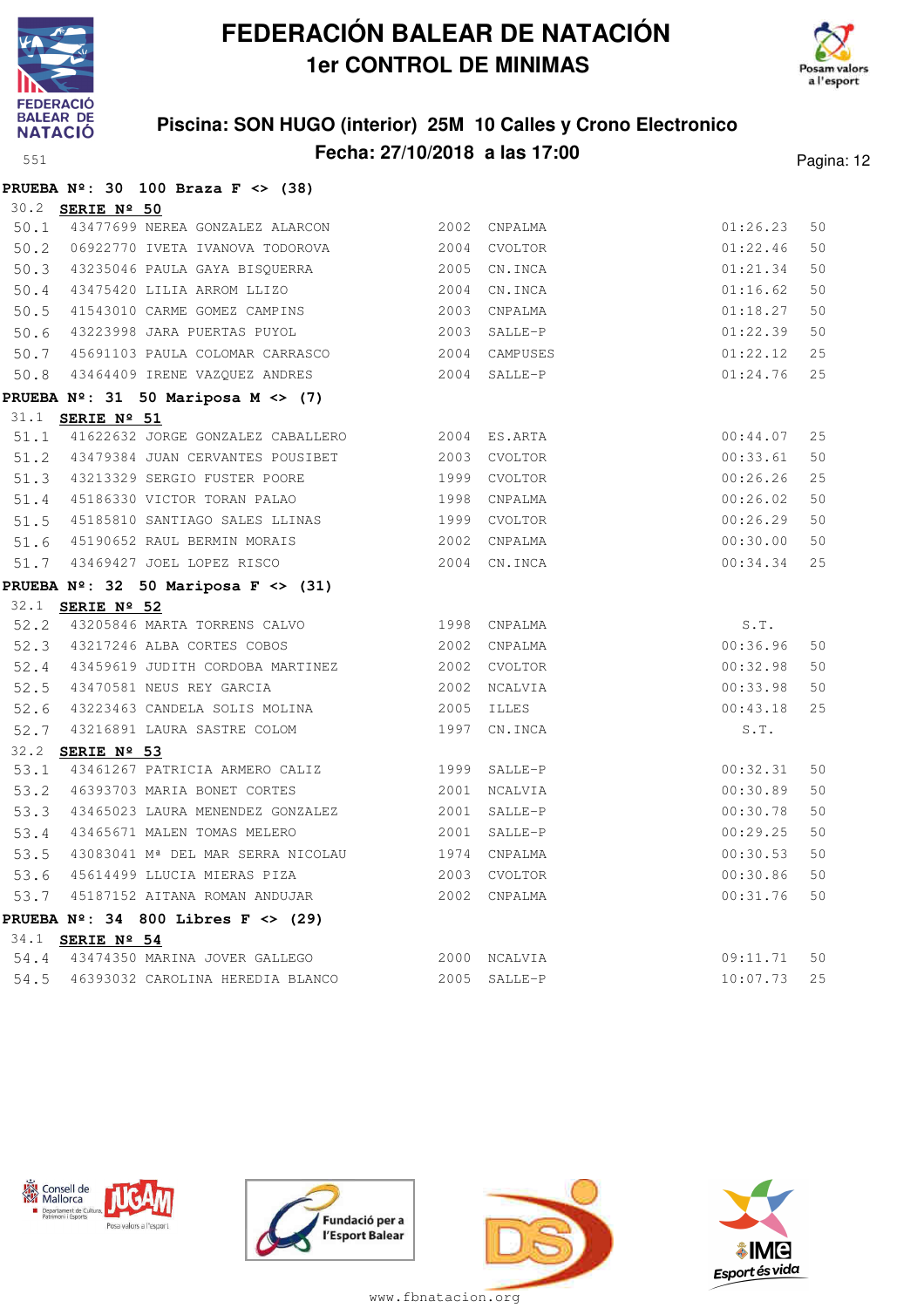

**PRUEBA Nº: 35 100 Espalda M <> (11)**

# **FEDERACIÓN BALEAR DE NATACIÓN 1er CONTROL DE MINIMAS**



### **Piscina: SON HUGO (interior) 25M 10 Calles y Crono Electronico Fecha: 27/10/2018 a las 17:00** Pagina: 13

|      | 35.1 SERIE Nº 55        |                                                |      |              |          |    |
|------|-------------------------|------------------------------------------------|------|--------------|----------|----|
| 55.2 |                         | 43208474 BORJA SUAREZ-PUERTA FERNANDEZ 1996    |      | EULARIO      | S.T.     |    |
| 55.3 |                         | 43224511 GONZALO TORRES PUERTAS                | 2004 | SALLE-P      | 01:13.09 | 25 |
| 55.4 |                         | 43459616 XAVIER CORDOBA MARTINEZ 1999          |      | CVOLTOR      | 01:08.95 | 50 |
| 55.5 |                         | 2002<br>46391666 EDUARD CERDA CALVO            |      | CN.INCA      | 01:15.40 | 50 |
| 55.6 |                         | 43463781 NICOLAS PEREZ SERRANO PELLON 2004     |      | SALLE-P      | 01:18.15 | 25 |
| 55.7 |                         | 06410547 ROBIN DAVID AILAN                     |      | 2003 CNPALMA | S.T.     |    |
| 35.2 | SERIE Nº 56             |                                                |      |              |          |    |
| 56.1 |                         | 45608935 PEP FORTEZA FORTEZA 2002              |      | CNPALMA      | 01:08.67 | 50 |
| 56.2 |                         | 43210593 DAVID DEL VALLE MARIN 2003            |      | CAMPUSES     | 01:05.92 | 50 |
| 56.3 |                         | 45187625 SERGI PUIG BLANCO                     | 2003 | NCALVIA      | 01:02.82 | 50 |
| 56.4 |                         | 41543196 VICTOR MARTIN ROIG 2002               |      | CVOLTOR      | 00:57.82 | 50 |
| 56.5 |                         | 43204807 ALEX DE CELIS MONTALBAN 1993          |      | EULARIO      | 00:55.62 | 25 |
| 56.6 |                         | 2002<br>43476153 MATEU VENY OLIVER             |      | CNPALMA      | 01:03.91 | 50 |
|      |                         | 56.7 45185608 JOAN VICENS BUJOSA               |      | 2003 CNPALMA | 01:05.56 | 25 |
|      |                         | PRUEBA $N^{\circ}$ : 36 100 Espalda F <> (35)  |      |              |          |    |
|      | 36.1 <b>SERIE Nº 57</b> |                                                |      |              |          |    |
| 57.1 |                         | 45185811 MARTA MARIA SALES LLINAS 2005 CVOLTOR |      |              | 01:29.25 | 25 |
|      |                         | 57.2 49484156 PAULA MORRO COLOM 2003           |      | CVOLTOR      | 01:25.97 | 50 |
| 57.3 |                         | 43233035 LAURA SIMO PEREZ                      | 2005 | SALLE-P      | 01:18.37 | 25 |
| 57.4 |                         | 46389177 AINA CACERES TORRES 2005              |      | CN.INCA      | 01:20.17 | 50 |
| 57.5 |                         | 43233296 ANTONIA QUMEI SUREDA FERRA 2004       |      | CVOLTOR      | 01:20.44 | 50 |
| 57.6 |                         | 45192702 NEUS CANYELLES FERRAGUT 2005 CVOLTOR  |      |              | 01:19.33 | 25 |
| 57.7 |                         |                                                |      |              | 01:26.50 | 50 |
| 36.2 | SERIE Nº 58             |                                                |      |              |          |    |
| 58.1 |                         | 49866462 LUCIA GONZALEZ VILLANUEVA 2004        |      | NCALVIA      | 01:17.92 | 50 |
| 58.2 |                         | 45614378 MARIA RUBIO BUJOSA 2002               |      | CNPALMA      | 01:12.79 | 50 |
| 58.3 |                         | 43217990 MARIA ESTARAS QUESADA                 | 2002 | SALLE-P      | 01:06.75 | 25 |
| 58.4 |                         | 43466614 MARTA MARIA GUASP BAUZA 2004          |      | CVOLTOR      | 01:06.46 | 50 |
| 58.5 |                         | 43228977 CLAUDIA ALVAREZ FERNANDEZ 2002        |      | CNPALMA      | 01:06.40 | 25 |
| 58.6 |                         | 43467318 GABRIELA VELASCO ROCHON 2005          |      | CAMPUSES     | 01:08.94 | 25 |
| 58.7 |                         | 43478016 MARIA RULLAN MARTINEZ                 | 2003 | CNPALMA      | 01:17.44 | 50 |
| 58.8 |                         | 45614381 MARTA RUBIO BUJOSA                    | 2005 | CNPALMA      | 01:15.90 | 25 |
|      |                         | PRUEBA $N^{\circ}$ : 37 200 Mariposa M <> (9)  |      |              |          |    |
|      | 37.1 <b>SERIE Nº 59</b> |                                                |      |              |          |    |
| 59.0 |                         | 43222239 HUGO TARRAGA TORRES                   |      | 1998 CNPALMA | S.T.     |    |
| 59.1 |                         | 45186330 VICTOR TORAN PALAO                    | 1998 | CNPALMA      | S.T.     |    |
| 59.2 |                         | 46392451 MARC FALCO GUILLEM                    | 2003 | SALLE-P      | 02:32.44 | 25 |
| 59.3 |                         | 43214090 JOAN SASTRE RODRIGUEZ                 | 2004 | CVOLTOR      | 02:22.63 | 50 |
| 59.4 |                         | 07893997 ADAM DZIUBINSKI                       | 1983 | CNPALMA      | 02:07.58 | 25 |
| 59.5 |                         | 43478908 ADRIA SARD PUIGROS                    | 2001 | CNPALMA      | 02:13.72 | 25 |
| 59.6 |                         | 45611418 GUILLEM ESTARELLAS DE HARO            | 2004 | CAMPUSES     | 02:22.67 | 25 |
| 59.7 |                         | 45192703 PAU CANYELLES FERRAGUT                | 2003 | CVOLTOR      | 03:05.68 | 50 |
| 59.8 |                         | 41658679 DAVID GAVILLA HERNANDEZ               |      | 2003 ES.ARTA | S.T.     |    |







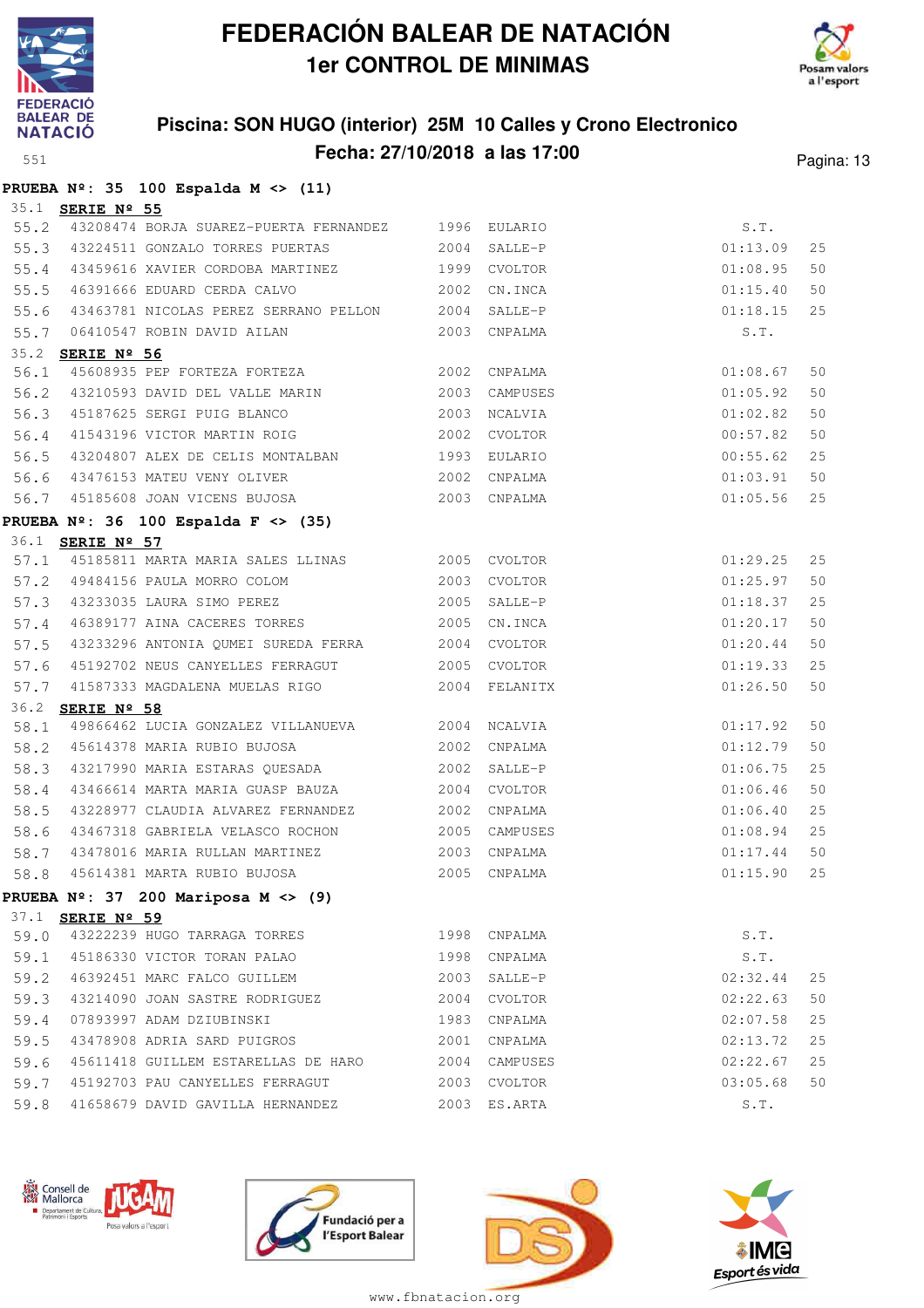



### **Piscina: SON HUGO (interior) 25M 10 Calles y Crono Electronico Fecha: 27/10/2018 a las 17:00** Pagina: 14

|      |                         | PRUEBA $N^{\circ}$ : 38 200 Mariposa F <> (33)                    |      |               |          |    |
|------|-------------------------|-------------------------------------------------------------------|------|---------------|----------|----|
|      | 38.1 <b>SERIE Nº 60</b> |                                                                   |      |               |          |    |
|      |                         | 60.2 46388666 MARTA RODRIGUEZ MIÑAN                               | 2005 | NCALVIA       | 02:41.37 | 25 |
|      |                         | 60.3 43573918 NADIA CORRADINI KOPECKA                             | 2005 | NCALVIA       | 02:38.45 | 25 |
| 60.4 |                         | 43213615 AINA HIERRO PUJOL<br>1998                                |      | CNPALMA       | 02:10.10 | 25 |
| 60.5 |                         | 41664004 AINA GARCIA VIVES                                        | 2003 | SALLE-P       | 02:33.02 | 25 |
| 60.6 |                         | 46394473 NEREA CASTAÑER NOGUERA                                   |      | 2003 CVOLTOR  | 02:42.40 | 50 |
|      |                         | 60.7 45189546 NEUS SERRA REGAL                                    | 2005 | CN.INCA       | 03:07.89 | 25 |
|      |                         | PRUEBA $N^{\circ}$ : 39 100 Libres M <> (2)                       |      |               |          |    |
|      | 39.1 <b>SERIE Nº 61</b> |                                                                   |      |               |          |    |
| 61.1 |                         | 43226354 TONI CLEMENTE GARI 1999 CAMPUSES                         |      |               | S.T.     |    |
| 61.2 |                         | 43169796 JUAN LUIS RODRIGUEZ PULIDO                               |      | 1989 CAMPUSES | S.T.     |    |
| 61.3 |                         | 43478107 SEBASTIA CRESPI LLOMPART                                 | 2001 | CN.INCA       | 01:11.17 | 50 |
| 61.4 |                         | 41622632 JORGE GONZALEZ CABALLERO                                 | 2004 | ES.ARTA       | 01:07.89 | 50 |
| 61.5 |                         | 43215827 CHRISTIAN RIOS RESTREPO                                  |      | 2004 CVOLTOR  | 01:09.71 | 50 |
| 61.6 |                         | 43479384 JUAN CERVANTES POUSIBET                                  |      | 2003 CVOLTOR  | 01:12.42 | 25 |
| 61.7 |                         | 78220544 RAFAEL CEREZO IGNACIO 1997                               |      | CNPALMA       | S.T.     |    |
| 61.8 |                         | 43470663 MARCOS SANCHEZ GONZALEZ                                  | 2004 | SALLE-P       | S.T.     |    |
|      | 39.2 SERIE Nº 62        |                                                                   |      |               |          |    |
| 62.1 |                         | 43477418 SERGI QUETGLAS ESCRIBANO 2003 SALLE-P                    |      |               | 01:07.75 | 50 |
| 62.2 |                         | 43480329 MIQUEL TORRES GINER                                      | 2004 | SALLE-P       | 01:05.41 | 25 |
| 62.3 |                         | 46390428 ALEX FERNANDEZ GOMEZ                                     | 2003 | CN.INCA       | 01:04.86 | 50 |
| 62.4 |                         | 43461489 TONI FRAU SIQUIER                                        | 2002 | CVOLTOR       | 01:04.18 | 50 |
| 62.5 |                         | 41513796 MANUEL MAGALHAES FERNANDEZ                               |      | 2004 CNPALMA  | 01:02.70 | 25 |
| 62.6 |                         | 45187556 ARNAU ALCOVER BARBOSA                                    |      | 2004 SALLE-P  | 01:06.68 | 50 |
| 62.7 |                         | 52030257 XAVIER RODRIGUEZ RAMON                                   | 2003 | CVOLTOR       | 01:07.70 | 50 |
| 62.8 |                         | 43473260 RAUL TUDELA MALLEN                                       |      | 2004 CVOLTOR  | 01:07.87 | 50 |
|      | 39.3 SERIE Nº 63        |                                                                   |      |               |          |    |
| 63.0 |                         | 03764732 IVAN TEVZADZE<br>43471141 BARTOMEU VERDERA VAZQUEZ 2004  |      | 2003 FELANITX | 01:03.13 | 50 |
| 63.1 |                         |                                                                   |      | CAMPUSES      | 01:02.37 | 50 |
| 63.2 |                         | 45614440 RAUL NUÑEZ LLADO                                         | 2002 | SALLE-P       | 00:59.75 | 25 |
| 63.3 |                         | 45186192 JERONI BARRERA ESTADES<br>43472637 PAU MARTORELL CARDONA | 2004 | NCALVIA       | 01:00.02 | 50 |
| 63.4 |                         |                                                                   |      | 2001 CNPALMA  | 00:59.79 | 50 |
| 63.5 |                         | 43473240 OTTO VASQUEZ DELGADO                                     |      | 2000 SALLE-P  | 00:58.24 | 25 |
| 63.6 |                         | 43466374 NESTOR SIQUIER RIPOLL                                    |      | 2004 CNPALMA  | 00:58.49 | 25 |
| 63.7 |                         | 41573980 ALEJANDRO SEGRERA RIVERA                                 | 2002 | FELANITX      | 01:01.84 | 50 |
| 63.8 |                         | 08541986 KRISZTIAN CSARODAI-NAGY                                  |      | 2003 BESTM    | 01:01.10 | 25 |
| 63.9 |                         | 45611016 GERARD SALVADO FORTEZA                                   |      | 2003 CVOLTOR  | 01:04.01 | 50 |
| 64.0 | 39.4 <b>SERIE Nº 64</b> | 45190652 RAUL BERMIN MORAIS                                       | 2002 | CNPALMA       | 00:58.70 | 50 |
| 64.1 |                         | 43205973 SALVADOR REYNES VALLVERDU                                | 2002 | CNPALMA       | 00:56.75 | 50 |
| 64.2 |                         | 43483013 ARNAU PALMER MORA                                        | 2001 | CNPALMA       | 00:56.25 | 50 |
| 64.3 |                         | 43199949 KEVIN RUIZ BIOJO                                         | 2002 | SALLE-P       | 00:53.91 | 25 |
| 64.4 |                         | 43473758 ROBERTO GALLEGO MELCHOR                                  | 2002 | SALLE-P       | 00:54.18 | 50 |
| 64.5 |                         | 45187625 SERGI PUIG BLANCO                                        | 2003 | NCALVIA       | 00:55.27 | 50 |
| 64.6 |                         | 43217054 NACHO MAYOL SOTO                                         | 2001 | SALLE-P       | 00:55.52 | 50 |
| 64.7 |                         | 43476153 MATEU VENY OLIVER                                        | 2002 | CNPALMA       | 00:54.84 | 25 |
|      |                         |                                                                   |      |               |          |    |







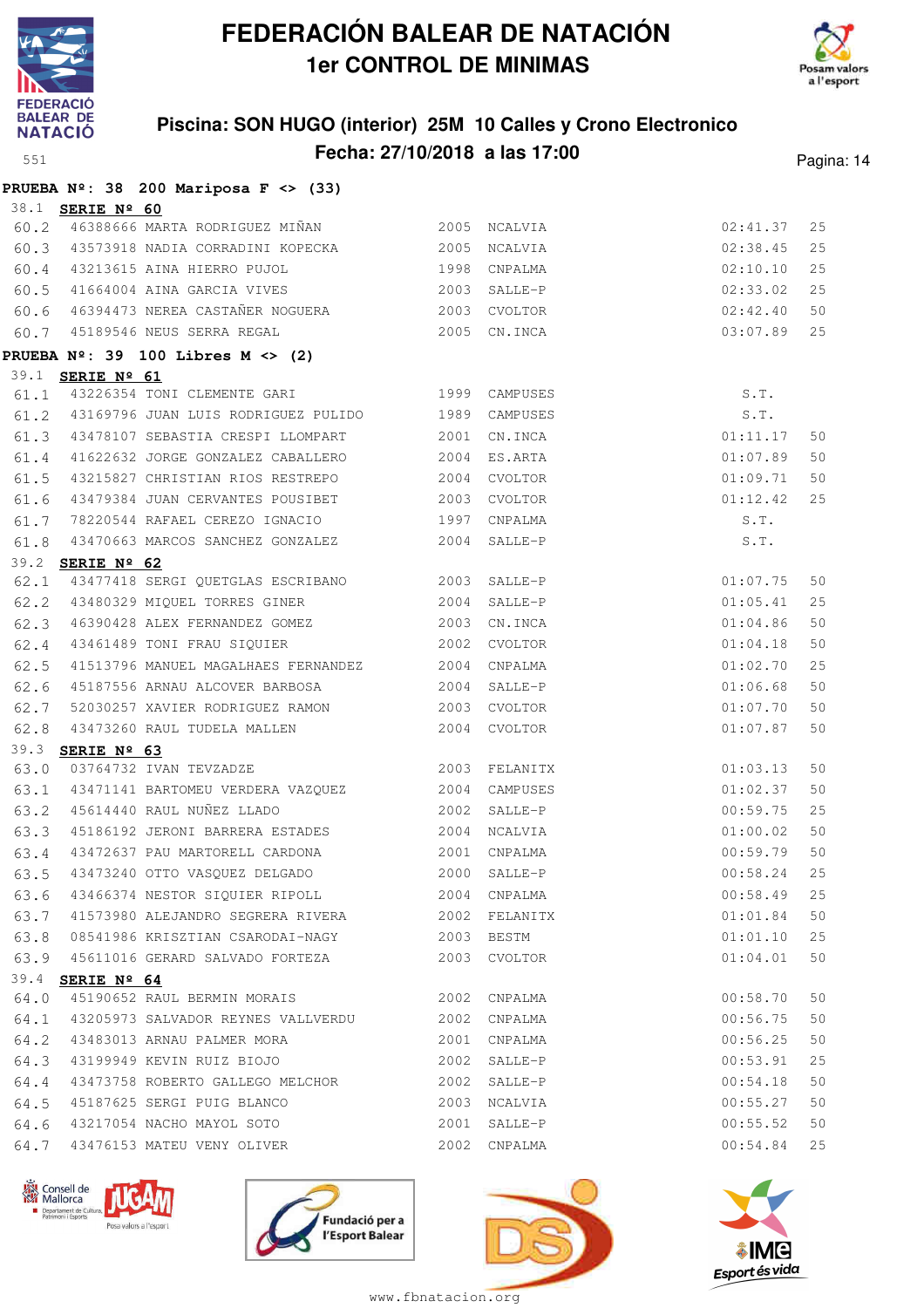



### **Piscina: SON HUGO (interior) 25M 10 Calles y Crono Electronico Fecha: 27/10/2018 a las 17:00** Pagina: 15

|              |                         | PRUEBA $N^2$ : 39 100 Libres M <> (2)                                             |      |                    |                      |          |
|--------------|-------------------------|-----------------------------------------------------------------------------------|------|--------------------|----------------------|----------|
|              | 39.4 <b>SERIE Nº 64</b> |                                                                                   |      |                    |                      |          |
|              |                         | 64.8 43459955 PABLO NAVAS ACEITUNO 2002 CVOLTOR                                   |      |                    | 00:57.77             | 50       |
|              |                         | 64.9 46392450 GERARD FALCO GUILLEM 2001 SALLE-P                                   |      |                    | 00:58.73             | 50       |
|              |                         | PRUEBA $N^2$ : 40 100 Libres F <> (26)                                            |      |                    |                      |          |
|              | 40.1 SERIE Nº 65        | 45370176 PAULA FRAU BOSCH 2005                                                    |      |                    | S.T.                 |          |
| 65.0         |                         | 65.1 78222374 Mª PILAR PERELLO FERRER 2000                                        |      | NCALVIA            |                      |          |
|              |                         |                                                                                   | 2003 | CNPALMA            | S.T.                 |          |
| 65.2<br>65.3 |                         | 49484156 PAULA MORRO COLOM                                                        |      | CVOLTOR<br>CN.INCA | 01:15.54<br>01:13.58 | 50<br>50 |
| 65.4         |                         | 45696080 CLAUDIA AMENGUAL CAMPINS 2005<br>43460170 ANA LOPEZ DE SUSO SANCHEZ 2004 |      | CVOLTOR            | 01:13.35             | 50       |
| 65.5         |                         | 41617431 YAN AN GONZALVO DURAN 2004                                               |      | ES.ARTA            | 01:13.37             | 50       |
| 65.6         |                         |                                                                                   | 2005 | CNPALMA            | 01:15.20             | 50       |
| 65.7         |                         | 45184660 MARINA PARRA POMAR<br>43477108 NATALIA MARTINEZ CACERES 2004             |      | CVOLTOR            | S.T.                 |          |
| 65.8         |                         | 43223350 LILIAN LOPEZ PADILLA 1997                                                |      | ALCOBEN            | S.T.                 |          |
| 65.9         |                         | 43205846 MARTA TORRENS CALVO                                                      |      | 1998 CNPALMA       | S.T.                 |          |
|              | 40.2 SERIE Nº 66        |                                                                                   |      |                    |                      |          |
| 66.0         |                         | 46388012 CATERINA THOMAS TABERNER 2004 CNPALMA                                    |      |                    | 01:12.00             | 50       |
| 66.1         |                         | 41587333 MAGDALENA MUELAS RIGO 2004                                               |      | FELANITX           | 01:09.46             | 25       |
| 66.2         |                         | 43223264 NATALIA DURAHO LOZANO                                                    | 2001 | CVOLTOR            | 01:08.35             | 25       |
| 66.3         |                         | 45371886 PAULA MUT TUGORES                                                        | 2005 | CVOLTOR            | 01:08.26             | 50       |
| 66.4         |                         | 46393032 CAROLINA HEREDIA BLANCO 2005                                             |      | SALLE-P            | 01:06.85             | 25       |
| 66.5         |                         | 78222804 AINA MATEU PONS 2003                                                     |      | CNPALMA            | 01:07.16             | 25       |
| 66.6         |                         | 41662125 AINA MARIANO SALOM                                                       | 2003 | CVOLTOR            | 01:07.87             | 25       |
| 66.7         |                         | 06922770 IVETA IVANOVA TODOROVA 2004                                              |      | CVOLTOR            | 01:09.94             | 50       |
| 66.8         |                         | 43474334 PAULA NADAL CANET 2004 NCALVIA                                           |      |                    | 01:11.12             | 50       |
| 66.9         |                         | 45192702 NEUS CANYELLES FERRAGUT                                                  |      | 2005 CVOLTOR       | 01:11.58             | 25       |
| 40.3         | SERIE Nº 67             |                                                                                   |      |                    |                      |          |
| 67.0         |                         | 45692981 ELBA RODRIGUEZ GARCIA                                                    | 2005 | NCALVIA            | 01:07.61             | 50       |
| 67.1         |                         | 49925382 ALEXANDRA SANDIN POLO                                                    | 2004 | SALLE-P            | 01:07.49             | 50       |
| 67.2         |                         | 43460934 MARIA NEUS DELICADO MOLL 2003 CVOLTOR                                    |      |                    | 01:05.85             | 25       |
| 67.3         |                         |                                                                                   |      | SALLE-P            | 01:06.09             | 50       |
| 67.4         |                         | 43216891 LAURA SASTRE COLOM 1997                                                  |      | CN.INCA            | 01:04.04             | 25       |
| 67.5         |                         | 78222803 MARIA ANTONIA MATEU PONS 2001 CNPALMA                                    |      |                    | 01:05.39 50          |          |
| 67.6         |                         | 43470223 AINA BOIX HOMAR                                                          | 2005 | CNPALMA            | 01:05.48             | 25       |
| 67.7         |                         | 45184053 AINA TOMAS HERNANDEZ                                                     | 2004 | CNPALMA            | 01:06.39             | 25       |
| 67.8         |                         | 43477699 NEREA GONZALEZ ALARCON                                                   | 2002 | CNPALMA            | 01:07.58             | 50       |
| 67.9         |                         | 45691103 PAULA COLOMAR CARRASCO                                                   |      | 2004 CAMPUSES      | 01:07.66             | 50       |
| 40.4         | SERIE Nº 68             |                                                                                   |      |                    |                      |          |
| 68.0         |                         | 43229623 SARA GIRALDO PEDROTE                                                     | 2005 | CAMPUSES           | 01:03.37             | 25       |
| 68.1         |                         | 43480341 NURIA ROSSELLO LOPEZ                                                     | 2003 | CVOLTOR            | 01:03.16             | 25       |
| 68.2         |                         | 45691467 MARTA BAÑOS VERA                                                         | 2005 | CVOLTOR            | 01:04.06             | 50       |
| 68.3         |                         | 43461267 PATRICIA ARMERO CALIZ                                                    | 1999 | SALLE-P            | 01:01.92             | 25       |
| 68.4         |                         | 45614378 MARIA RUBIO BUJOSA                                                       | 2002 | CNPALMA            | 01:02.69             | 50       |
| 68.5         |                         | 43475420 LILIA ARROM LLIZO                                                        | 2004 | CN.INCA            | 01:01.73             | 25       |
| 68.6         |                         | 46388466 AINHOA PIQUERAS CHAVARRIA                                                | 2002 | CVOLTOR            | 01:03.61             | 50       |
| 68.7         |                         | 43216860 MARIA CHAVES TEJERO                                                      |      | 2000 CVOLTOR       | 01:03.12             | 25       |